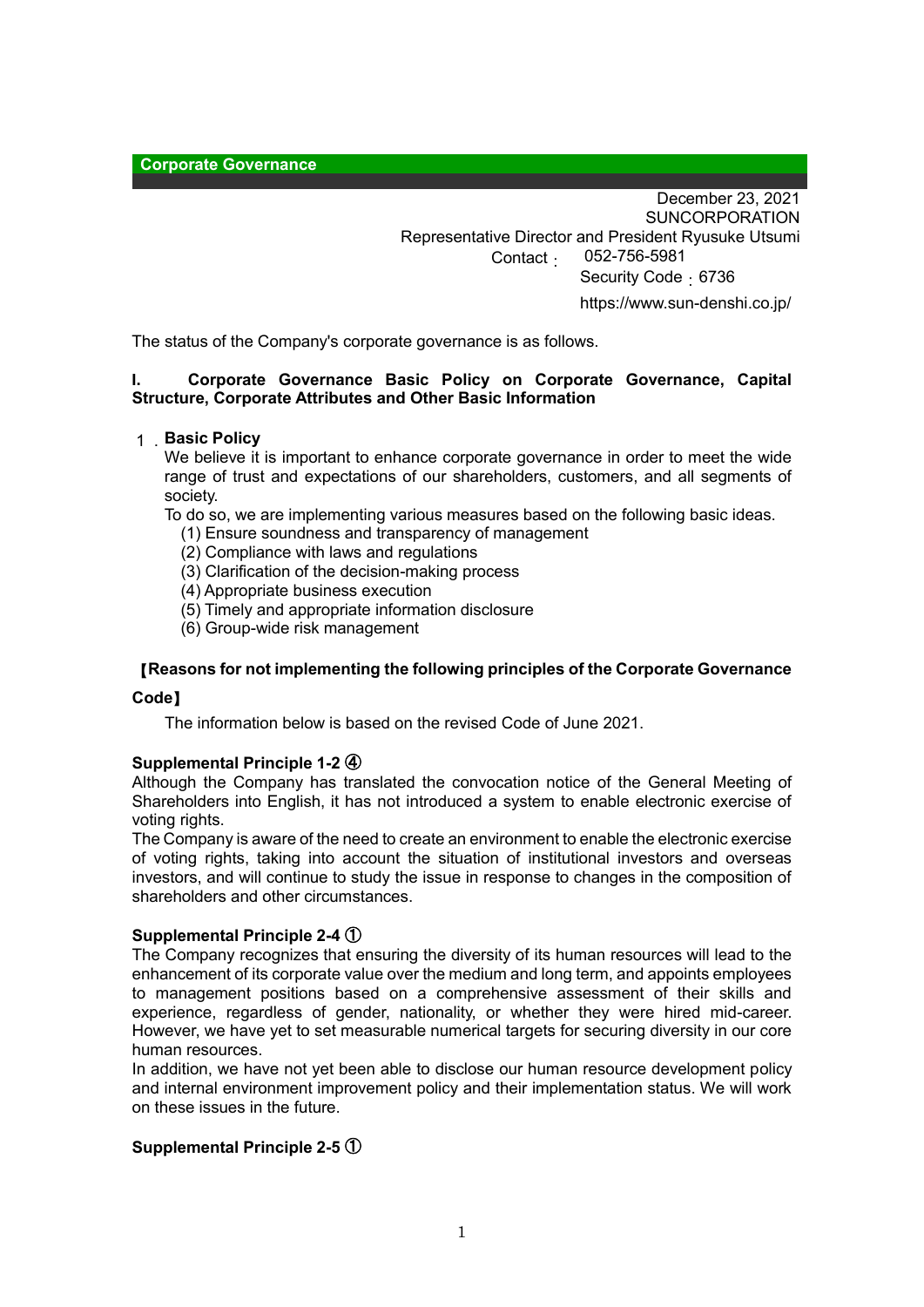The Company has designated the department in charge of internal audit as the point of contact for internal reporting and has established rules to prohibit confidentiality and disadvantageous treatment of those who provide information through the internal reporting system operation rules. In the future, we will consider establishing a contact system independent of management.

## **Supplemental Principle 3-1** ③**, 4-2** ②

The Company recognizes that the 21st century is the "Environmental Century" and has established "Environmental Management Regulations" to promote business growth and reduce the burden on the global environment. (https://www.sun-denshi.co.jp/csr/)

However, the Board of Directors has not yet formulated a basic policy on sustainability, which is currently under consideration.

In addition, the Company is considering how to appropriately disclose and provide information on investments in human assets and intellectual property, and will proactively disclose such information when it formulates new management plans.

## **Supplemental Principle 4-10** ①

The Company has established a voluntary Nomination Advisory Committee for the nomination of Directors, but has not established a voluntary committee for the determination of remuneration, and the specific amount of remuneration to be paid to each Director is determined by the Board of Directors (or the Audit Committee for Directors who are Audit Committee members).

Four of our nine directors are outside directors (three of whom are independent external directors), and since they participate in deliberations and express their opinions at the Board of Directors meetings from a standpoint independent of the management team, we believe that the current system is functioning appropriately. However, the Company will consider a mechanism to further enhance the objectivity and transparency of the procedures, including obtaining appropriate involvement and advice from the perspective of the diversity and skills of directors at the Nomination Advisory Committee.

## **Principle 4-11**

The Company appoints as Directors those individuals who are considered most suitable to serve as Directors of the Company, regardless of nationality, race, gender, age, or other factors. At present, all of the Company's directors are male and no female directors have been appointed. However, if there are suitable candidates, the Company will consider nominating them as candidates for directors.

In terms of internationality, we have appointed several foreign directors, and we believe that the current Board of Directors can appropriately manage the Company. As for the Directors who are members of the Audit Committee, one certified public accountant and one attorneyat-law have been appointed as External Directors as they have considerable knowledge of finance, accounting or legal affairs.

## **Supplemental Principle 4-11** ①

As an industrial company with multiple businesses, the Company recognizes the importance of appointing a well-balanced group of directors with expertise in each business, corporate management, financial accounting, legal and risk management, and global skills in order to balance important decision-making and supervision of business execution.

In the future, we will promote the selection and concentration of businesses, establish specific decision criteria and policies according to the Company's business characteristics and management environment in order to consider M&As and business structure reforms for new businesses, and build a system that is more conscious of the balance of knowledge, experience and ability, diversity and scale of the Board of Directors as a whole. In addition,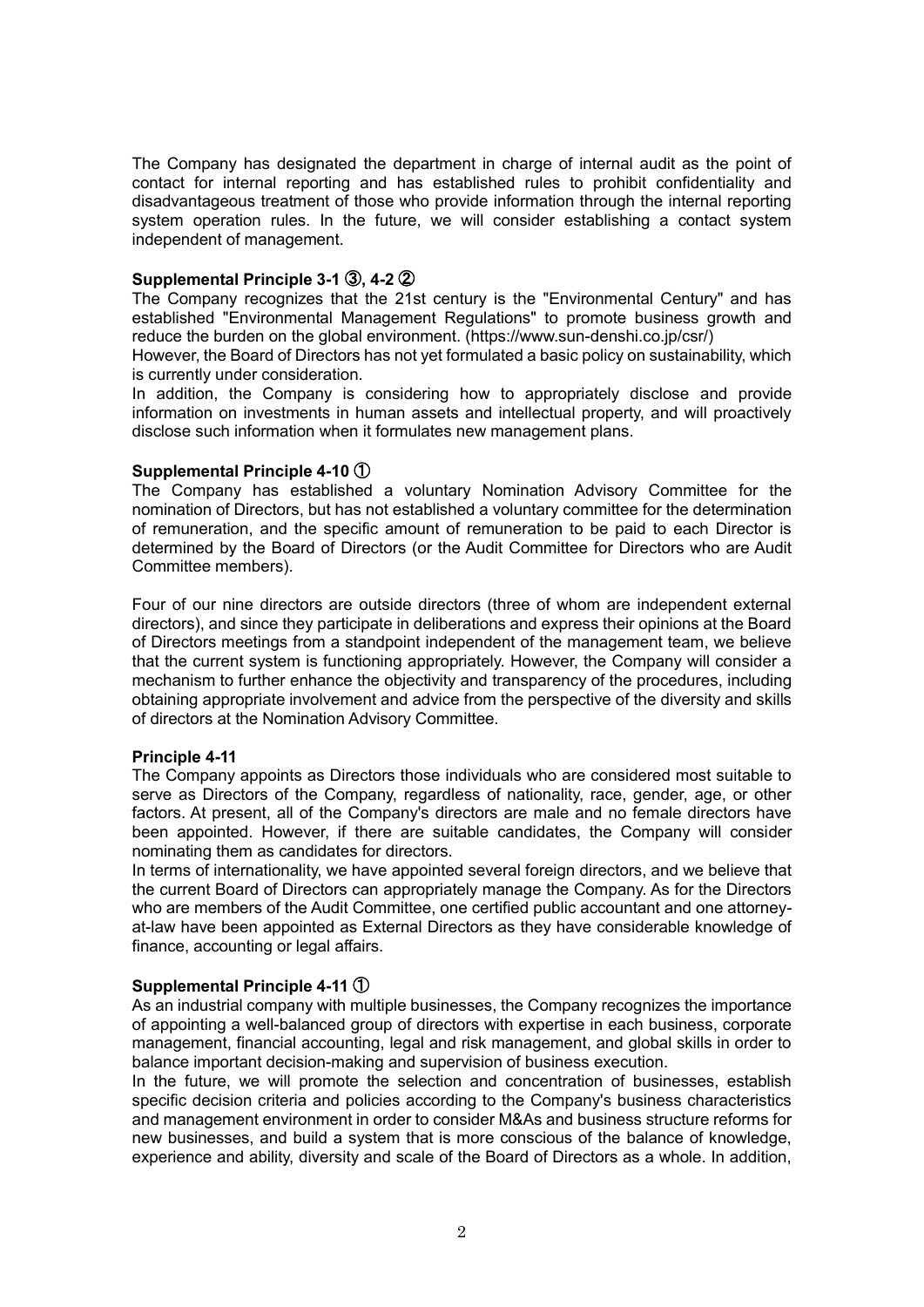the Company will consider disclosing the skill matrix of directors as early as possible. The policies and procedures for the election of directors are as described in Principle 3-1(iv).

## **Supplemental Principle 4-11** ③

The Company will continue to examine the effectiveness of the Board of Directors, including evaluation methods, from the perspective of improving the functioning of the Board of Directors.

## **Principle 5-2**

The Company does not currently publish a medium-term management plan because it is taking time to analyze the impact of Cellebrite, a consolidated subsidiary, on the Company's business performance. However, the Company makes public its business performance targets and medium-term vision for each fiscal year, and strives to provide shareholders with easy-to-understand explanations of the qualitative and quantitative rationale for achieving these targets through IR activities and other means.

## 【Disclosure based on the principles of the Corporate Governance Code】

The following is based on the revised code of June 2021

## **Principle 1-4**

The Company may hold shares of listed companies as policy holdings if such holding will contribute to the enhancement of corporate value over the medium to long term through the maintenance and strengthening of stable business relationships with the companies in which the Company holds such shares.

Each year, the Board of Directors examines the rationality of the purpose of holding each stock and the related income and benefits of holding the stock, and decides whether or not to hold the stock in comparison with the case where the stock is not held.

This year, as a result of the verification, we have confirmed that all of the shares currently held for policy purposes are held in accordance with the holding policy.

In addition, when exercising voting rights for shares held for policy purposes, we will make a comprehensive judgment as to whether the exercise of voting rights for shares held for policy purposes will not damage the corporate value of the Company and whether it will lead to the enhancement of the value of the company in which the shares are held.

When there is a possibility of damage to shareholder value, such as the occurrence of illegal activities, or when there are serious concerns about corporate governance, we will vote against.

## **Principle 1-7**

When conducting transactions with related parties such as directors and major shareholders, the Company shall explain the rationality of the transaction and the terms and conditions of the transaction in advance to the Board of Directors from the perspective of preventing conflicts of interest with the Company and ensuring the fairness and impartiality of the transaction, in accordance with laws and regulations and internal rules. In the event that such transactions are implemented, the details of the transactions are reported to the Board of Directors.

The Company confirms whether or not there are any transactions between the Company and related parties by conducting a written survey of the Company's directors every year.

## **Principle 2-6**

The Company does not have a defined-benefit corporate pension plan, but as part of its welfare program, the Company has established a defined-contribution pension plan that allows employees to select their own investments. In cooperation with the administrative management organization, we use videos and other means to inform employees of the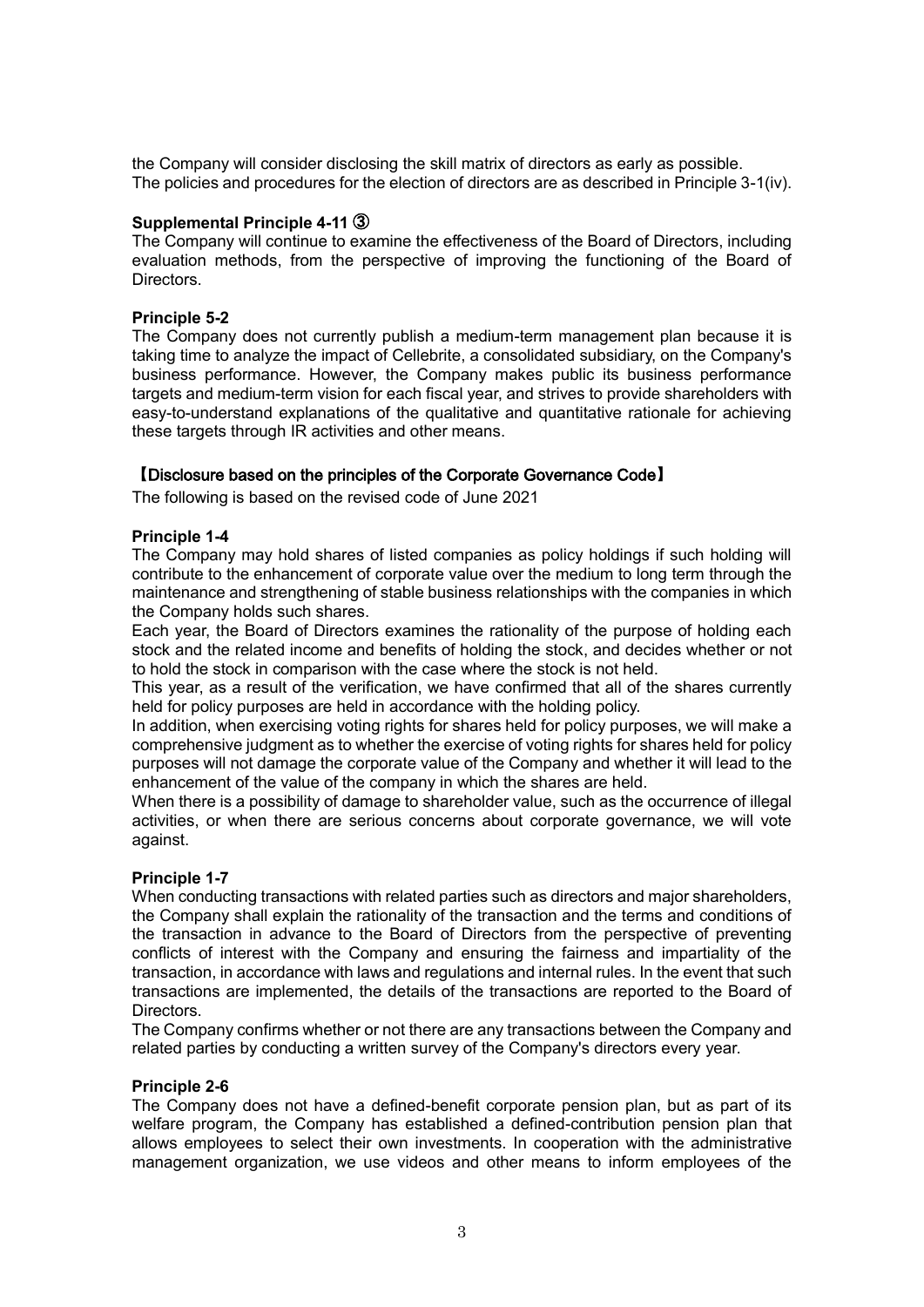system and encourage them to use it.

In addition, the division in charge of the pension plan is the human resources division, which appoints employees with basic knowledge of public and private pension plans in general, including defined contribution pension plans. In addition to the above, the Company also provides investment education to its subscribers.

## **Principle 3-1**

(i) Based on the following "Slogan," "Corporate Philosophy" and "Basic Strategy," the Company strives to plan, develop and continue to provide high value-added products and services with superior merchantability and quality.

Slogan: "Dream, Challenge, Create"

Corporate philosophy: To improve the quality of social life through "Information Technology, Digital Technology & Entertainment

Basic Strategy: To become a growing company\*

\*"Becoming a growth company" means turning into a growth company (a company that continuously generates good earnings).

The Company's basic strategy, medium-term vision, and other financial explanatory materials are available on the Company's website. https://www.sun-denshi.co.jp/

(ii) Please refer to "I 1. Basic Policy" in this report.

(iii) The amount of remuneration to Directors (excluding Directors who are members of the Audit Committee) is determined by the Board of Directors within the limit of the amount of remuneration approved by a resolution of the General Meeting of Shareholders, taking into consideration the business performance and other factors.

The amount of remuneration for Directors who are Audit and Supervisory Committee members is determined by the Audit and Supervisory Committee within the limit of the amount of remuneration approved by a resolution of the General Meeting of Shareholders.

With respect to the remuneration of Directors, the Company places importance on the linkage with business performance and medium- to long-term corporate value, and the Board of Directors determines the policy for determining the details of remuneration for each individual Director in order to create a remuneration system that is linked with shareholder interests.

The remuneration for Directors consists of monetary remuneration (fixed remuneration) and stock remuneration (stock options).

The monetary remuneration for Directors is fixed monthly remuneration, and the specific amount of remuneration to be paid to each Director, excluding Audit Committee members, is determined by the Board of Directors after a draft is prepared by the Representative Director based on the standards established for each position, and is determined by the Audit Committee for Directors who are Audit Committee members.

The number of stock options (stock acquisition rights) to be granted to each Director is determined by the Board of Directors (or the Audit Committee in the case of Directors who are Audit Committee members), taking into consideration such factors as business performance, responsibilities, management details, and economic conditions.

(iv) The Board of Directors selects candidates for executive directors (directors who are not members of the Audit Committee or external directors) based on the results of mutual evaluations of executive directors, taking into consideration the balance of knowledge,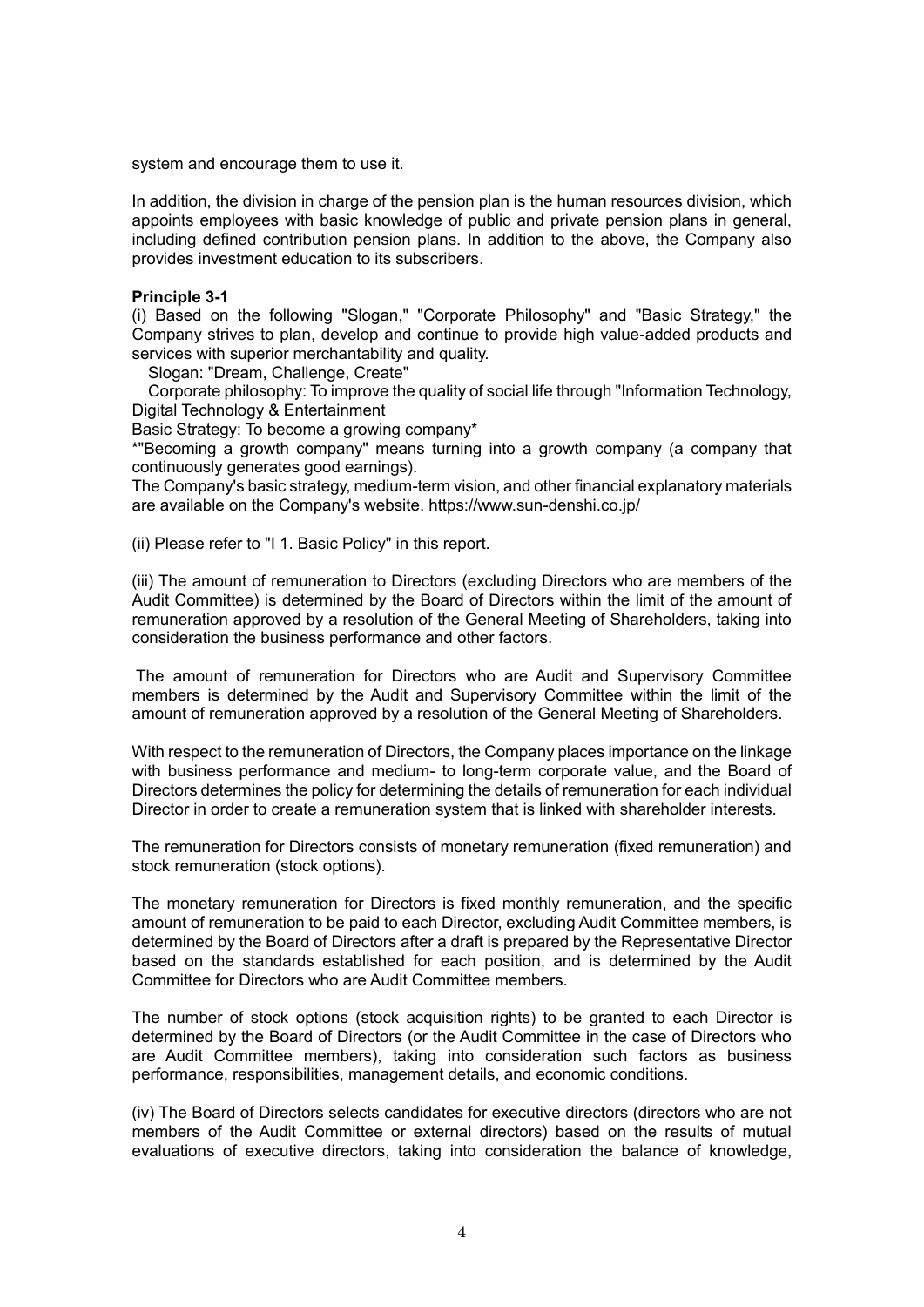experience, ability, and the Nomination Advisory Committee, whose main members are independent (external) directors, deliberates on the appropriateness of the nominees and, based on the opinions of the committee, decides the agenda for their appointment by a resolution of the Board of Directors.

With the consent of the Audit and Supervisory Committee, the Company selects directors who have sufficient expertise, experience and insight to conduct appropriate audits and supervision.

With regard to external directors, in accordance with the requirements of the Companies Act and the independence standards stipulated by the Tokyo Stock Exchange, the Company selects as independent outside directors those who are not likely to have a conflict of interest with general shareholders.

In addition to cases of violations of laws and regulations and the Articles of Incorporation, if a member of the management team, including representative directors, does not meet the criteria for such selection or is judged to be unable to perform his or her duties, the Nomination Advisory Committee will deliberate on the matter and, based on its opinion, the Board of Directors will decide on a proposal for the dismissal of the relevant director to be submitted to the General Meeting of Shareholders.

(v) With respect to the individual election and dismissal and nomination of candidates for Directors, the brief personal history of each individual and the reasons for their appointment are provided in the reference materials for the General Meeting of Shareholders in the notice of the General Meeting of Shareholders.

https://www.sun-

denshi.co.jp/ir\_info/notes/2021/50thNoticeGeneralMeetingShareholders.pdf

## **Supplementary Principle 4-1** ①

The Company has established the separation of management decision-making and business execution by establishing the Board of Directors as the decision-making and supervisory body of management, and the Executive Committee as the business execution system based on the decisions made by the Board of Directors, as well as executive officers and meeting bodies for each business field.

In addition, the scope of delegation to management is clearly defined in the Board of Directors Regulations and the Table of Duties and Authorities, which sets out the decision-making bodies, such as the Board of Directors, executive officers and executives, as well as the authority of decision-makers in relation to decisions, deliberations and approvals.

## **Principle 4-9**

The Company has not established any standards or policies regarding the independence of the selection of independent outside directors. However, in making the selection, the Company takes into account the independence standards established by the Tokyo Stock Exchange and selects as independent outside directors those who are judged to have no risk of conflict of interest with general shareholders.

## **Supplemental Principle 4-11** ②

The status of important concurrent positions held by the Company's directors is disclosed annually through the notice of convocation of the General Meeting of Shareholders and the Annual Securities Report. The four external directors of the Company do not concurrently hold positions at other listed companies outside the Group, and are able to concentrate on their duties as directors of the Company.

## **Supplementary Principle 4-14** ②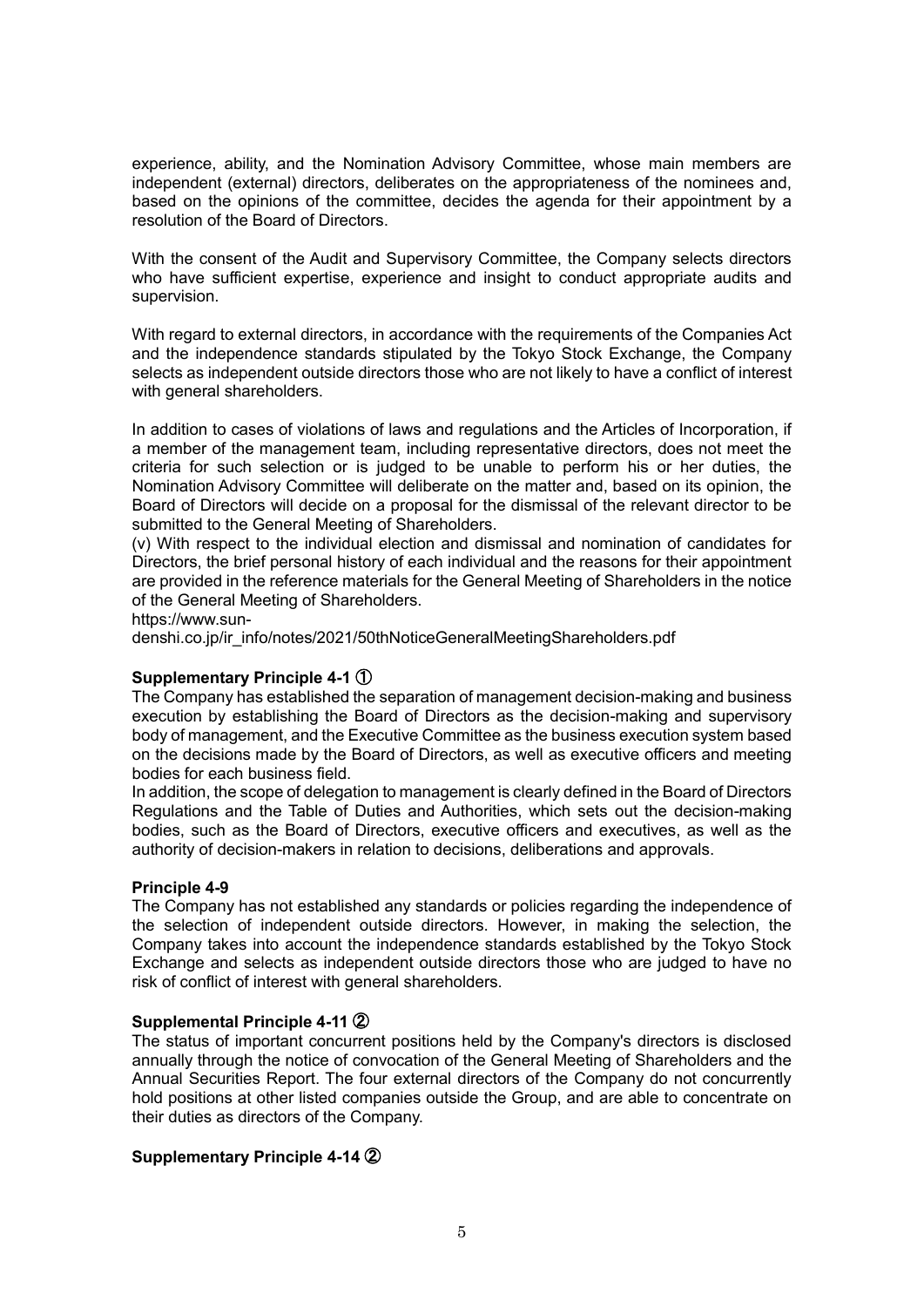Upon assuming office, the Company provides and mediates various training opportunities for Directors to acquire and appropriately update the knowledge necessary to properly assign and deepen their understanding of their roles and responsibilities. In addition, even after assuming office, the Company provides opportunities necessary for Directors to fulfill their roles, such as providing knowledge and information necessary for supervising management, and the Company bears these costs.

## **Principle 5-1**

In order to promote constructive dialogue with shareholders, the Company has established the following systems and measures for dialogue with shareholders.

(i) The Company has appointed a director in charge of IR from among its directors.

(ii) The director in charge of IR organically collaborates with other departments related to IR activities, such as corporate planning, human resources and general affairs, accounting, and legal departments, by holding meetings as needed, and shares information with other departments related to IR activities.

(iii) The department in charge of IR receives telephone interviews and other IR interviews from shareholders and investors.

(iv) The opinions of shareholders and investors obtained through IR activities are appropriately and effectively fed back to the Management Committee and the Board of **Directors** 

(v) In dialogue with shareholders and investors, we pay attention to the management of insider information in accordance with the insider trading rules.

#### **2. Capital Structure**

**Foreign shareholding ratio 30% or more** 

#### **Major Shareholders**

| Name or Company name                               | Number of   | Percentage |
|----------------------------------------------------|-------------|------------|
|                                                    | shares held | $(\%)$     |
|                                                    | (shares)    |            |
| Tokai Engineering Co.Ltd.                          | 4,267,600   | 17.78      |
| UBS AG LONDON A/C IPB SEGREGATED CLIENT ACCOUNT    | 1,171,350   | 4.88       |
| <b>INTERACTIVE BROKERS LLC</b>                     | 1,142,900   | 4.76       |
| Fujishoji Co., Ltd.                                | 940.000     | 3.91       |
| NOMURA CUSTODY NOMINEES LIMITED OMNIBUS-FULLY PAID | 909.467     | 3.79       |
| (CASHPB)                                           |             |            |
| <b>GOLDMAN SACHS INTERNATIONAL</b>                 | 802,475     | 3.34       |
| Michie Utsumi                                      | 680,000     | 2.83       |
| Yasue Watanabe                                     | 680.000     | 2.83       |
| OASIS INVESTMENTS II MASTER FUND LTD.              | 678,220     | 2.82       |
| BNY GCM CLIENT ACCOUNT JPRD AC ISG (FE-AC)         | 550.402     | 2.29       |
|                                                    |             |            |

Name of controlling shareholder

Parent company None

#### **3. Company Attributes**

| <b>Listed Stock Market and Market Section</b>     | Tokyo JASDAQ                         |
|---------------------------------------------------|--------------------------------------|
| <b>Fiscal Year-end</b>                            | March                                |
| <b>Type of Business</b>                           | Electronic equipment                 |
| Number of employees (consolidated) as of the end  | More than 1000                       |
| of the previous fiscal year                       |                                      |
| Sales (Consolidated) in the previous fiscal year  | Between ¥10 billion and ¥100 billion |
| Number of consolidated subsidiaries as of the end | Between 10 and 50 companies          |
| of the previous fiscal year                       |                                      |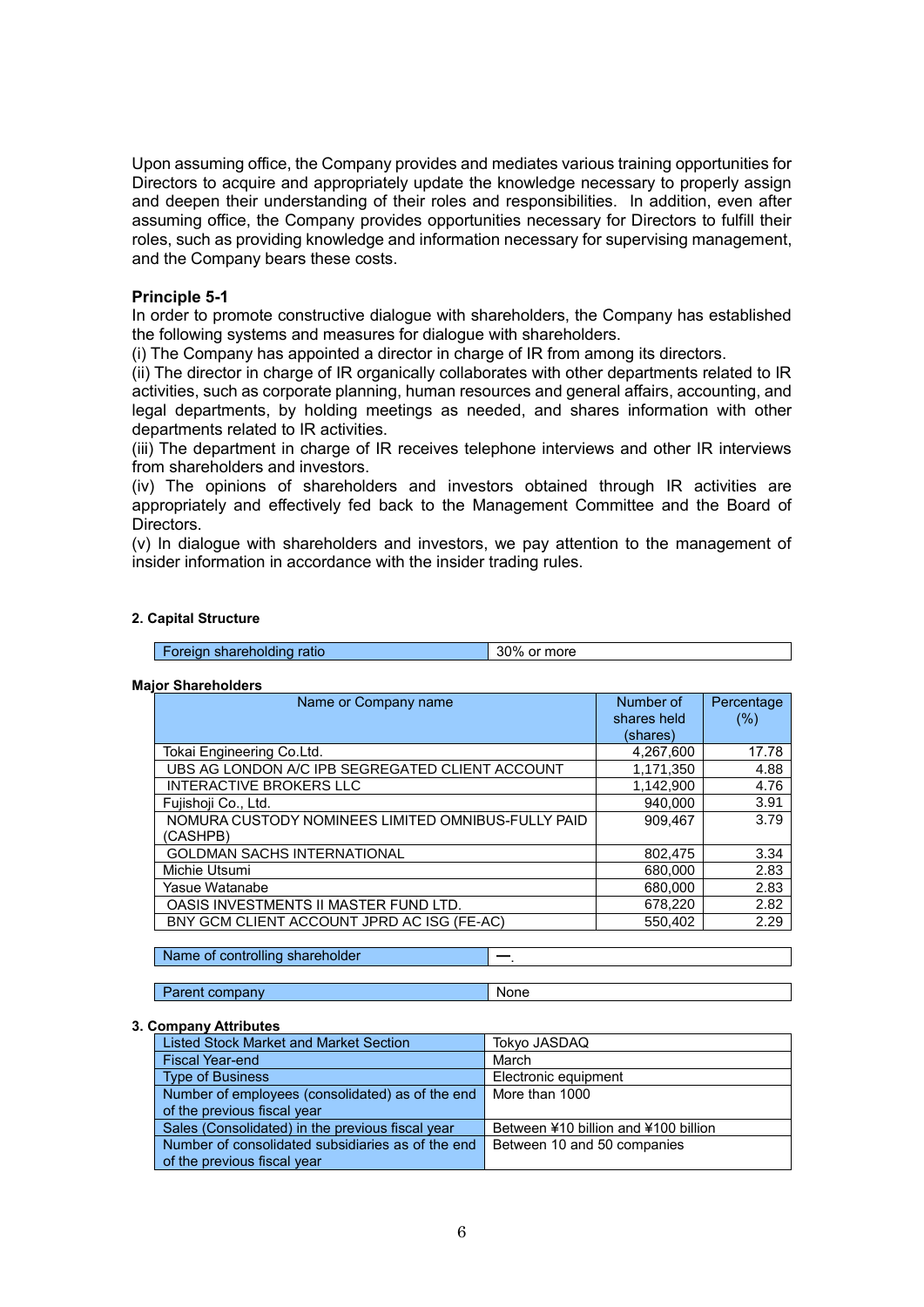**4. Guidelines on measures to protect minority shareholders in transactions with controlling shareholders**

### ━.

**5. Other special circumstances that may have a significant impact on corporate governance** None

**II. Status of the management control organization and other corporate governance systems for management decision-making, execution and supervision**

**1. Matters relating to the composition and management of the organisation**

|  | .<br>Ω | າmmittee<br>$   -$<br>Audit<br>with<br>----<br>nanv<br>$\cdot$ |
|--|--------|----------------------------------------------------------------|
|--|--------|----------------------------------------------------------------|

Directors

| cuus                                              |           |
|---------------------------------------------------|-----------|
| Number of directors under the articles of         | -12       |
| association                                       |           |
| Term of office of directors under the articles of | 1 vear    |
| association                                       |           |
| Chairman of the Board of Directors                | President |
| Number of directors                               | 9         |
| Appointment of outside directors                  | existent  |
| Number of outside directors                       | 4         |
| designated as<br>Number of outside directors      | -3        |
| independent directors                             |           |

#### Relationships with the company (1)

| Full name        | Category                           |   |   |   |  | Relationship with the company (*1) |  |  |
|------------------|------------------------------------|---|---|---|--|------------------------------------|--|--|
|                  |                                    | а | C | e |  |                                    |  |  |
| Akira Iwata      | Scholar                            |   |   |   |  |                                    |  |  |
| Yaniy Bardi      | from another company               |   |   |   |  |                                    |  |  |
| Akihiko Kawakami | Lawver                             |   |   |   |  |                                    |  |  |
| Kazunori Shibata | <b>Certified Public Accountant</b> |   |   |   |  |                                    |  |  |

Selections about the relationship with the company

If the person corresponds to each item in the "present and recent", "○"; if the person corresponds to each item in the "past", "△".

If a close relative is applicable to each item in the "present and recent" period, the item is marked with "●"; if the item is applicable to the "past" period, the item is marked with "▲".

a. Business executors of listed companies or their subsidiaries

b.Executive or non-executive directors of the parent company of the listed company

c.Executives of sibling companies of listed companies

d. A person who has a listed company as a major business partner or an executive of such a person

e.Major business partners of the listed company or their business executors

f. Consultants, accounting experts, and legal experts who receive a large amount of money or other property from listed companies other than remuneration for their services as directors.

g.Major shareholders of the listed company (if the major shareholder is a corporation, the executive person of the corporation)

h. Business executors (in person only) of listed companies' business partners (not falling under any of d, e and f)

i.Executives of parties with whom the external director has a relationship of mutual appointment (in person only)

j. Executives of companies to which listed companies have made donations (in person only)

k. Others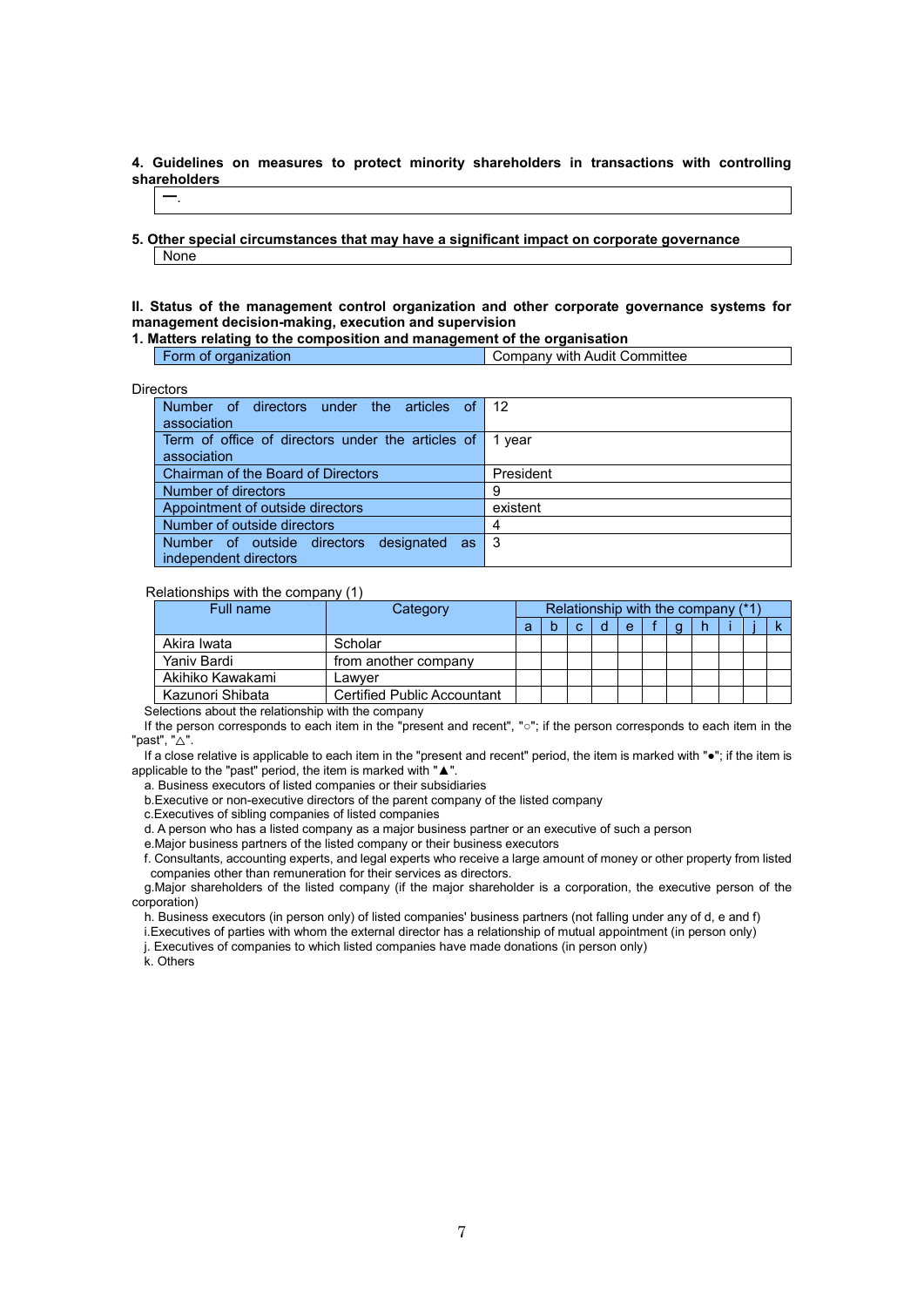| $\alpha$ is constructed in the company $\epsilon$ |           |              |                |                                    |
|---------------------------------------------------|-----------|--------------|----------------|------------------------------------|
| <b>Full name</b>                                  | Audit     | Independence | Supplementary  | Reasons for appointment            |
|                                                   | Committee | <b>Board</b> | information on |                                    |
|                                                   | members   | members      | applicable     |                                    |
|                                                   | and other |              | items          |                                    |
|                                                   | committee |              |                |                                    |
| Akira Iwata                                       | members   | О            |                |                                    |
|                                                   |           |              |                | Mr. Iwata has a high level of      |
|                                                   |           |              |                | technical expertise in the fields  |
|                                                   |           |              |                | of artificial intelligence (AI),   |
|                                                   |           |              |                | neural networks, deep learning     |
|                                                   |           |              |                | and information security, as well  |
|                                                   |           |              |                | as a wealth of consulting          |
|                                                   |           |              |                | experience in the planning,        |
|                                                   |           |              |                | development and manufacture        |
|                                                   |           |              |                | of IOT sensor systems. He          |
|                                                   |           |              |                | provides objective and expert      |
|                                                   |           |              |                | advice and recommendations         |
|                                                   |           |              |                | on the Company's management        |
|                                                   |           |              |                | from an independent standpoint     |
|                                                   |           |              |                | as an outside director of the      |
|                                                   |           |              |                | Company, and is expected to        |
|                                                   |           |              |                | contribute to the growth and       |
|                                                   |           |              |                | development of the Group.          |
|                                                   |           |              |                | In addition, he has no special     |
|                                                   |           |              |                | interest in the Company, does      |
|                                                   |           |              |                | not fall under any of the          |
|                                                   |           |              |                | independence criteria set out by   |
|                                                   |           |              |                | the Tokyo Stock Exchange           |
|                                                   |           |              |                | (Guideline III 5.(3)-2 for listing |
|                                                   |           |              |                |                                    |
|                                                   |           |              |                | management, etc.), and has         |
|                                                   |           |              |                | been designated as an              |
|                                                   |           |              |                | independent director because       |
|                                                   |           |              |                | there is no risk of a conflict of  |
|                                                   |           |              |                | interest with general              |
|                                                   |           |              |                | shareholders.                      |
| Yaniv Bardi                                       |           |              |                | Mr. Bardi is expected to           |
|                                                   |           |              |                | contribute to the growth and       |
|                                                   |           |              |                | development of the Group by        |
|                                                   |           |              |                | providing objective and expert     |
|                                                   |           |              |                | advice and recommendations         |
|                                                   |           |              |                | on the Company's management        |
|                                                   |           |              |                | from an independent standpoint     |
|                                                   |           |              |                | as an outside director. As such,   |
|                                                   |           |              |                | he is judged to be suitable for    |
|                                                   |           |              |                | the position of Outside Director   |
|                                                   |           |              |                | and has been elected.              |
| Akihiko                                           | ∩         | ∩            |                | Mr. Kawakami was appointed as      |
| Kawakami                                          |           |              |                | an outside director because he     |
|                                                   |           |              |                | has a wealth of expertise and      |
|                                                   |           |              |                | experience as a lawyer and is      |
|                                                   |           |              |                | expected to strengthen the         |
|                                                   |           |              |                | functions of the Board of          |
|                                                   |           |              |                | Directors.                         |
|                                                   |           |              |                |                                    |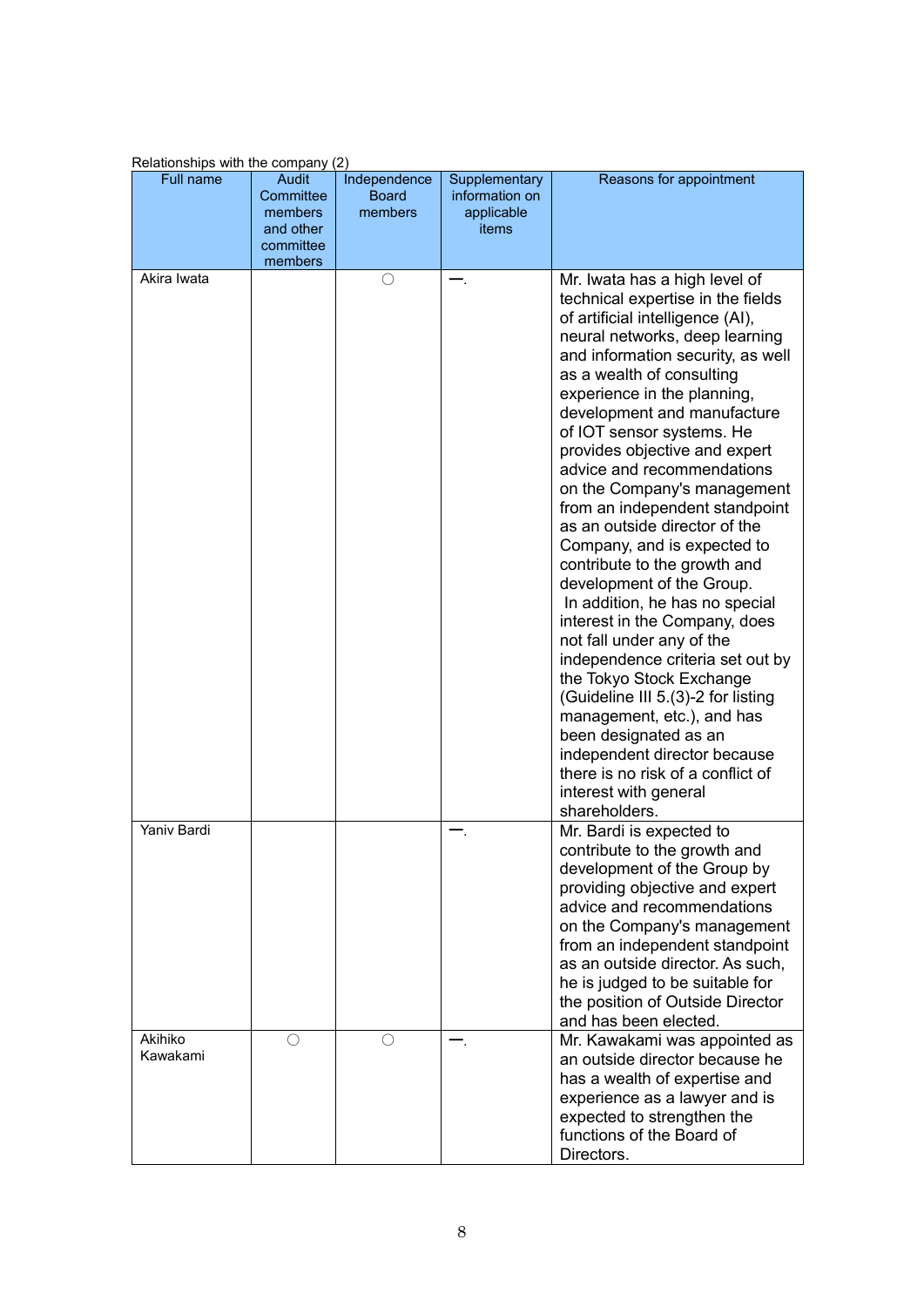|                     |   |   | In addition, he has no special<br>interest in the Company, does<br>not fall under any of the<br>independence criteria set out by<br>the Tokyo Stock Exchange<br>(Guideline III 5.(3)-2 for listing<br>management, etc.), and has<br>been designated as an<br>independent director, as there is<br>no risk of conflict of interest with<br>general shareholders.                                                                                                                                                                                                                                                                                      |
|---------------------|---|---|------------------------------------------------------------------------------------------------------------------------------------------------------------------------------------------------------------------------------------------------------------------------------------------------------------------------------------------------------------------------------------------------------------------------------------------------------------------------------------------------------------------------------------------------------------------------------------------------------------------------------------------------------|
| Kazunori<br>Shibata | ∩ | ∩ | Mr. Shibata has a wealth of<br>expertise and experience as a<br>certified public accountant, and<br>is expected to strengthen the<br>functions of the Board of<br>Directors, and was therefore<br>judged suitable for appointment<br>as an outside director.<br>In addition, he has no special<br>interest in the Company, does<br>not fall under any of the<br>independence criteria set forth<br>by the Tokyo Stock Exchange<br>(Guideline III 5.(3)-2 for listing<br>management, etc.), and has<br>been designated as an<br>independent director because<br>he is judged to have no risk of<br>conflict of interest with general<br>shareholders. |

#### The Audit and Supervisory Committee

Composition of the committee and attributes of the chairman

|                                   |     | All<br>committee<br>members<br>(Name) | Full-time<br>members<br>(Name) | Internal<br>directors<br>(Name) | Outside<br>directors<br>(Name) | Chairman of the<br>committee<br>(Chairman) |
|-----------------------------------|-----|---------------------------------------|--------------------------------|---------------------------------|--------------------------------|--------------------------------------------|
| Audit<br>Supervisory<br>Committee | and | ິ                                     |                                |                                 |                                | Internal directors                         |

|                         | Directors and employees to assist the Audit existent |  |  |  |
|-------------------------|------------------------------------------------------|--|--|--|
| Committee in its duties |                                                      |  |  |  |

#### **Matters concerning the independence of the directors and employees concerned from the executive directors**

As described in "IV. 1. Basic policy on the internal control system and the status of its development", employees of the department in charge of internal audit assist the Audit Committee in its duties. Decisions on matters relating to the personnel rights of employees in the Internal Audit Department require the prior consent of the Audit Committee, thereby maintaining independence from the executive directors.

#### **Cooperation between the Audit and Supervisory Committee, the Accounting Auditor and the Internal Audit Department**

The Internal Audit Department also carries out audits at the direction of the Audit Committee. In addition, at the request of the Audit and Supervisory Committee, the Audit and Supervisory Committee, the Accounting Auditor and the Internal Audit Department hold liaison meetings and cooperate with each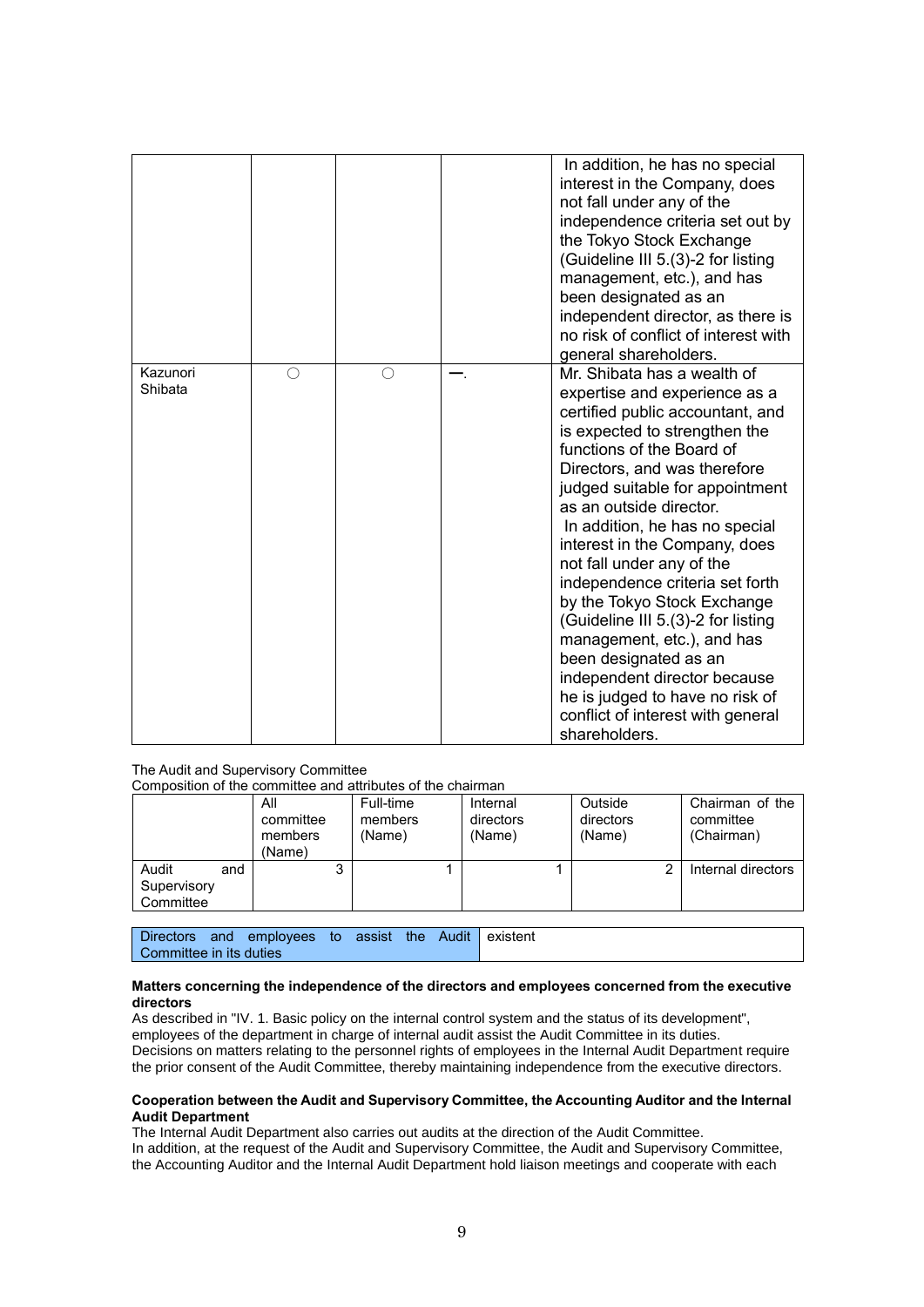other by reporting and explaining.

#### [**Voluntary committees**

Whether there is a voluntary committee equivalent to a nomination committee or a remuneration committee Yes

#### **Status of voluntary committees, composition of members and attributes of the chairman (chairperson)**

|                                                                                | οf<br>Name<br>the<br>committee           | All<br>committe<br>e<br>members<br>(Name) | Full-time<br>committe<br>e<br>members<br>(names) | Internal<br>director<br>s<br>(names | Outside<br>director<br>s<br>(names | Extern<br>al<br>experts<br>(names | Othe | Chairman<br>οf<br>the<br>committee<br>(Chairma |
|--------------------------------------------------------------------------------|------------------------------------------|-------------------------------------------|--------------------------------------------------|-------------------------------------|------------------------------------|-----------------------------------|------|------------------------------------------------|
| Committees<br>equivalent to<br>the<br>nomination<br>committee                  | Nominatio<br>n Advisory<br>Committe<br>e | 3                                         |                                                  |                                     | $\overline{2}$                     | $\mathbf{0}$                      | 0    | n)<br>Internal<br>directors                    |
| A voluntary<br>committee<br>equivalent to<br>the<br>Remuneratio<br>n Committee |                                          |                                           |                                                  |                                     |                                    |                                   |      |                                                |

#### **Supplementary information**

The Nomination Advisory Committee consists of three directors (including two outside directors) who are members of the Nomination Advisory Committee. The Nomination Advisory Committee, which is an advisory body to the President, was established for the purpose of ensuring transparency and fairness in the process of nominating candidates for the Board of Directors and selecting representative directors and officers attached to the Board of Directors, as well as ensuring that outside directors who are members of the Audit Committee have sufficient information to formulate their opinions on the nomination of officers and other matters and have a forum for discussion. When proposals concerning the nomination, etc. of directors are submitted to the Board of Directors, the Committee's report is taken into full consideration.

Relationship with independent directors

## Number of independent directors 3

Other matters relating to independent directors

The Company has designated all outside directors who meet the qualifications for independent directors as independent directors and has notified the Tokyo Stock Exchange of this designation.

#### Incentive-related

| Status of implementation of measures to provide   Introduction of stock option scheme |  |  |  |  |  |
|---------------------------------------------------------------------------------------|--|--|--|--|--|
| incentives to directors                                                               |  |  |  |  |  |
|                                                                                       |  |  |  |  |  |

#### Supplementary information on relevant items

The Company has introduced a share-based remuneration stock option scheme (excluding directors who are members of the Audit Committee and outside directors).

[Total]

The number of shares to be granted will be determined by taking into account the Company's business environment, share price and other factors at the time of grant.

[Individual payment levels]

The decision is based on a comprehensive consideration of each director's role, performance and contribution to improving performance.

|                                             | Persons to whom stock options have been Internal directors, external directors, employees and |
|---------------------------------------------|-----------------------------------------------------------------------------------------------|
| granted                                     | Directors of subsidiaries, employees of subsidiaries                                          |
| Supplementary information on relevant items |                                                                                               |

We believe that the growth of a company can be achieved not only through the work of a few senior executives, but also through the work of the entire Group's workforce, which is why not only senior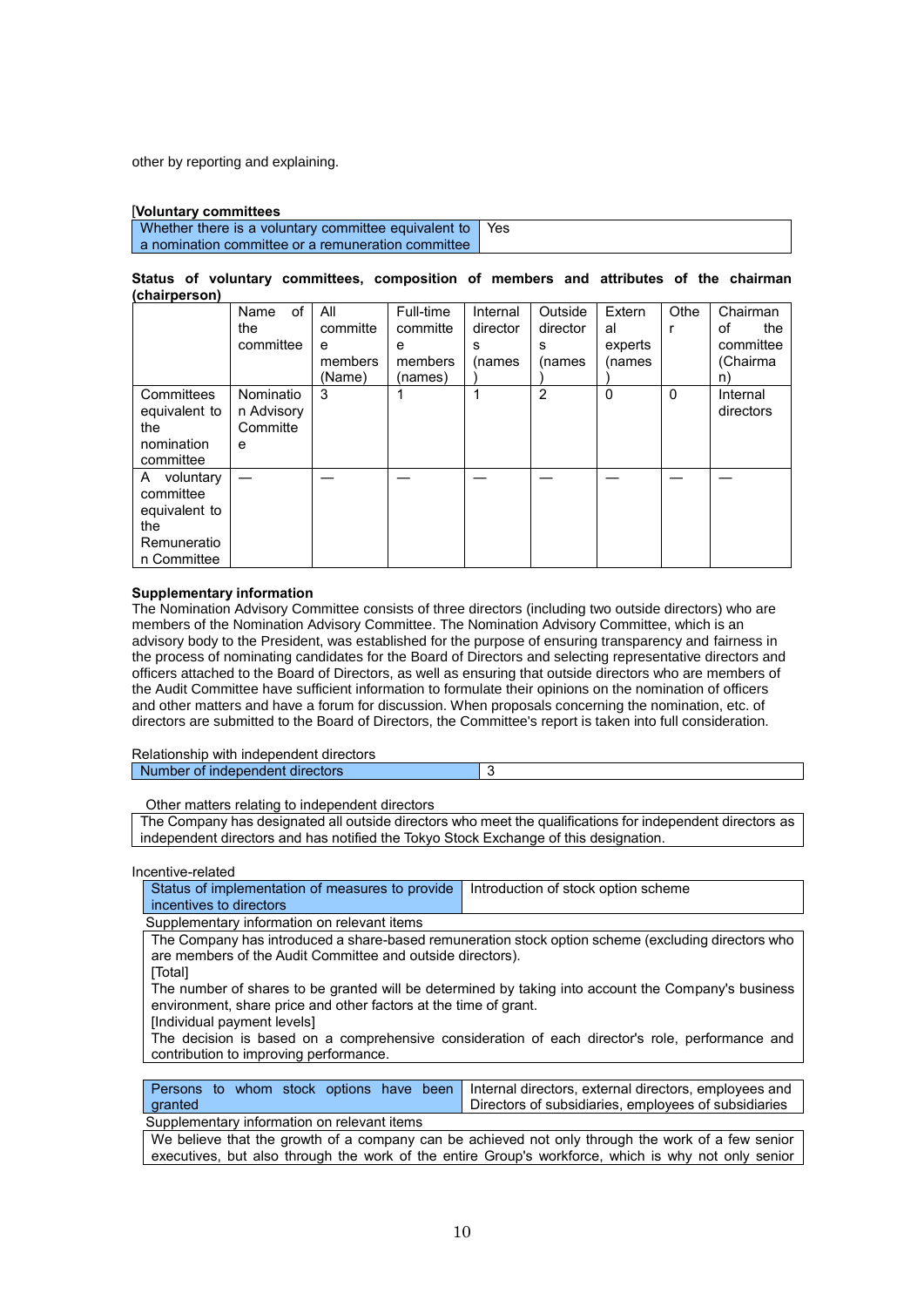executives but also the entire Group's workforce are eligible for grants.

Directors' remuneration

| Status of disclosure (of individual directors' Individual remuneration is not disclosed. |  |
|------------------------------------------------------------------------------------------|--|
| remuneration)                                                                            |  |

Supplementary information on relevant items

The total amount of directors' remuneration paid in the year ended on March 31, 2021 was as follows Directors (excluding directors who are members of the Audit and Supervisory Committee) (excluding outside directors),4 persons 50,210 thousand yen

Directors (Audit and Supervisory Committee Members) (excluding Outside Directors),

2 persons 11,320 thousand yen

Outside directors: 6 persons 17,210 thousand yen

The total amount of Directors' remuneration is also stated in the Business Report and the Annual Securities Report, which are also available on the Company's website.

Whether there is a policy for determining the amount of remuneration or its calculation method Yes

Details of the disclosure of the policies for determining the amount of remuneration or its calculation method

In order to establish a remuneration system that emphasizes the linkage between remuneration and business performance and medium- to long-term corporate value, as well as with the interests of shareholders, the Company's Board of Directors resolved on a draft policy for determining the content of individual remuneration for Directors, at its meeting of February 12, 2021.

(1) Basic policy

The basic policy shall be having the remuneration of directors of the Company paid within the limit of the amount of remuneration approved by a resolution of the General Meeting of Shareholders, taking into consideration their performance and responsibilities.

Specifically, the payment shall be made in the form of fixed remuneration and share remuneration (stock options).

(2) Policy on the determination of the amount of remuneration, etc. for each individual in basic remuneration (monetary remuneration) (including policy on the determination of the timing or conditions for granting remuneration, etc.)

The basic remuneration (monetary remuneration) for the Directors of the Company shall be fixed monthly and shall be determined by the Board of Directors in accordance with their respective positions.

(3) Details of non-monetary remuneration, etc. and policy regarding the determination of the amount or number of such remuneration, etc. (including policy regarding the determination of the timing or conditions for granting remuneration, etc.)

(4) Policy on the determination of the ratio of the amount of monetary and non-monetary remuneration, etc., to the amount of individual remuneration, etc., of Directors

The proportion of remuneration paid to executive directors by category is based on the level of remuneration paid by companies of a similar size.

The amount of individual remuneration shall be decided by the Board of Directors, with the weight of nonmonetary remuneration increasing for higher positions.

(5) The reasons why the Board of Directors has determined that the individual remuneration, etc. of Directors for the relevant fiscal year is in line with the relevant policy.

In order to ensure the fairness and transparency of the deliberative process, the Company has established a remuneration system within the limits of the remuneration approved by the General Meeting of Shareholders. The representative director prepares individual remuneration proposals for directors in accordance with regulations, and the Board of Directors deliberates and decides on them.

The content of this policy is in line with the decision-making policy and, in the light of the above basic policy, is considered to be in conformity with it.

Support system for outside directors

There is no full-time staff to support the outside directors, but each department, led by the full-time director, provides the necessary materials and information and other necessary support.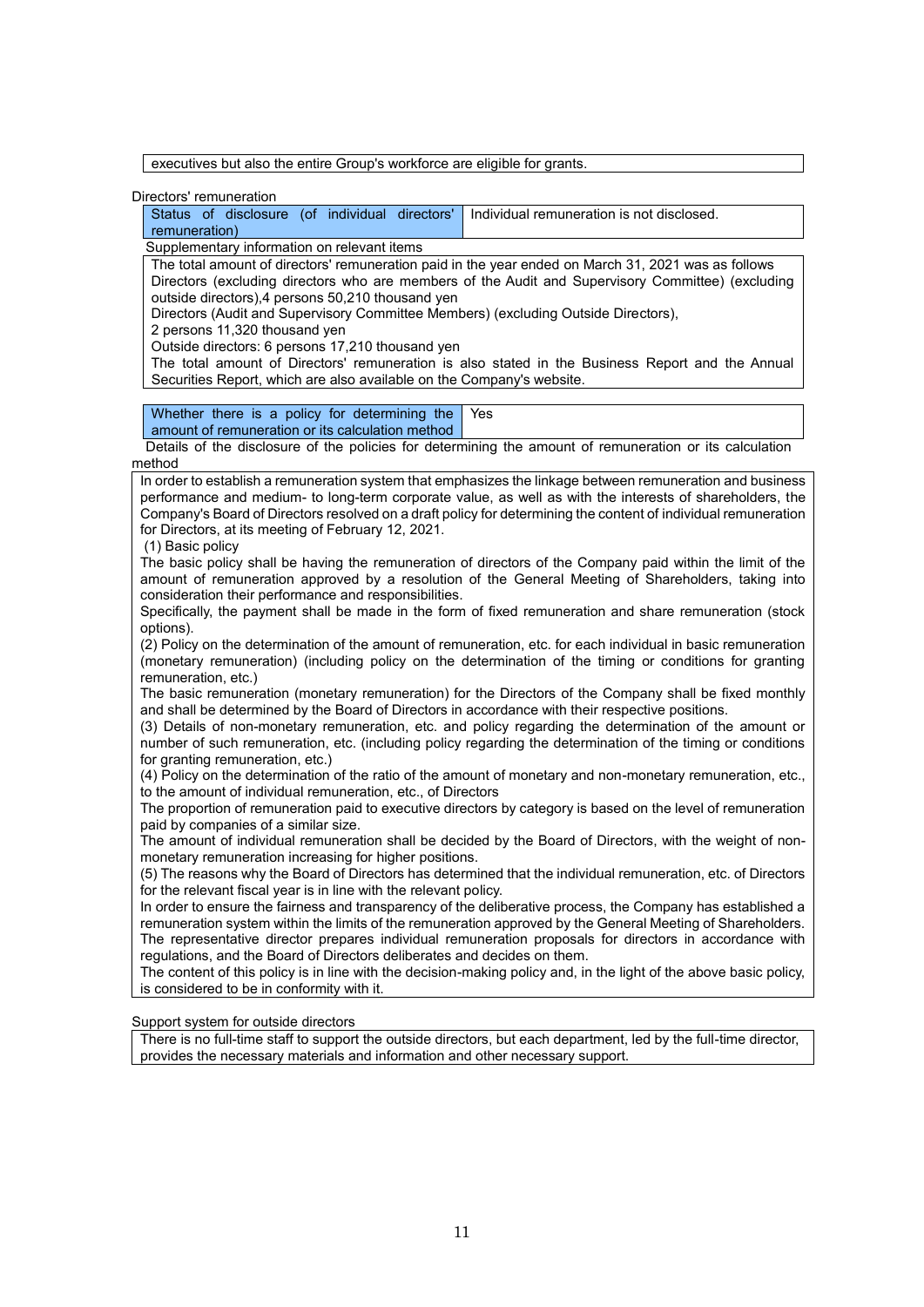Matters relating to functions such as business execution, auditing and supervision, nomination and remuneration decisions (overview of the current corporate governance system)

・The Board of Directors

In addition to the regular monthly meetings of the Board of Directors, the Board of Directors meets as necessary to resolve, deliberate and report on matters relating to the overall management of the Group. ・Audit and Supervisory Committee

In addition to the regular monthly meetings of the Audit Committee, meetings are held as necessary to receive reports from the full-time Audit Committee members on the status of the execution of their duties and from the selected Audit Committee members on the status of the audit.

The Board of Directors receives reports and deliberates on the results of investigations and surveys, and reports and proposes resolutions and discussion results to the Board of Directors as necessary. ・Management Meetings

Meetings attended by the directors (excluding outside directors), executive officers, and full-time Audit Committee members are held once a month, at which the general managers of each division report on the progress of the management plan.

The Board is responsible for reporting and discussing management issues.

・Independent auditors

The Company has engaged KPMG AZSA LLC to perform the accounting audit. The two certified public accountants who performed the accounting audit were Naofumi Ohkita and Takaya Nakano.

The number of assistants for the accounting audit is six certified public accountants and eight others. The number of assistants for the accounting audit is six certified public accountants and eight others. ・Limited liability contract

The Company has entered into agreements with non-executive directors to limit their liability under Article 423, Paragraph 1 of the Companies Act, and the maximum amount of liability under such agreements is stipulated in Article 425(1) of the Companies Act.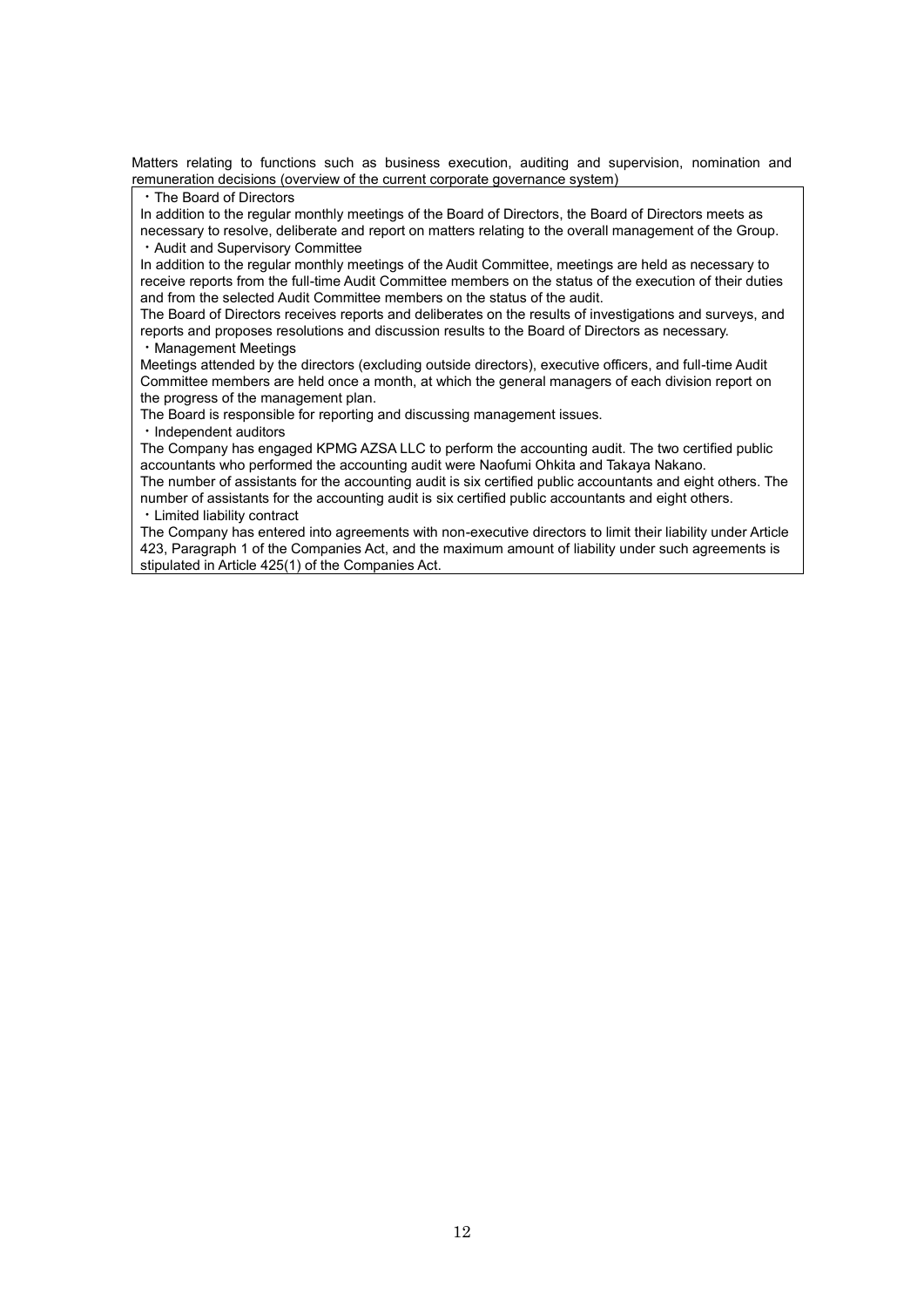3. Reasons for choosing the current corporate governance system

The Company has adopted a corporate governance system with an Audit Committee for the following reasons

1. Enhanced monitoring

As Audit Committee members have voting rights at meetings of the Board of Directors, they are able to exercise a monitoring function over management by opposing inappropriate proposals by executive directors.

In addition, the Audit and Supervisory Committee members appointed by the Audit and Supervisory Committee have the right to express their opinions on the election, dismissal and remuneration of directors (excluding directors who are Audit and Supervisory Committee members) at the General Meeting of Shareholders. The Audit and Supervisory Committee members, who are selected by the Audit and Supervisory Committee, also have the right to express their opinions on the election, dismissal, remuneration, etc. of directors (excluding directors who are Audit and Supervisory Committee members) at the General Meeting of Shareholders.

2. Speeding up decision-making in the execution of business

In the case of a company with an Audit and Supervisory Committee, if the majority of the directors are outside directors, or if the articles of incorporation so stipulate, certain important business execution decisions may be delegated to directors (excluding directors who are Audit and Supervisory Committee members). This enables the Board of Directors to make quick decisions on important business operations. This allows the Board of Directors to concentrate on monitoring the executive directors.

#### **III. Status of implementation of measures concerning shareholders and other interested parties 1. Efforts to revitalise the General Meeting of Shareholders and to facilitate the exercise of voting rights**

|                                                                                                                                                                | Supplementary information                                                                                                                                                                                                                                                                                                                                                                                                                                                                                                                                                                                                                                                                                                                                                                                                                                                                                                                                                                         |
|----------------------------------------------------------------------------------------------------------------------------------------------------------------|---------------------------------------------------------------------------------------------------------------------------------------------------------------------------------------------------------------------------------------------------------------------------------------------------------------------------------------------------------------------------------------------------------------------------------------------------------------------------------------------------------------------------------------------------------------------------------------------------------------------------------------------------------------------------------------------------------------------------------------------------------------------------------------------------------------------------------------------------------------------------------------------------------------------------------------------------------------------------------------------------|
| dispatch<br><b>of</b><br>Early<br>notices<br><b>of</b><br>qeneral                                                                                              | Every year, we try to send out the mail earlier than the legal deadline.<br>This year, due to the effects of the Corona disaster, the                                                                                                                                                                                                                                                                                                                                                                                                                                                                                                                                                                                                                                                                                                                                                                                                                                                             |
| meetings<br><b>of</b><br>shareholders                                                                                                                          | It was sent out on the legal date (9 June).                                                                                                                                                                                                                                                                                                                                                                                                                                                                                                                                                                                                                                                                                                                                                                                                                                                                                                                                                       |
| Setting up shareholder<br>meetings<br>to<br>avoid<br>concentration days                                                                                        | The date of the Ordinary General Meeting of Shareholders is set to avoid<br>concentrated days.<br>This year the meeting was held on 24 June, avoiding the intensive day of 29                                                                                                                                                                                                                                                                                                                                                                                                                                                                                                                                                                                                                                                                                                                                                                                                                     |
| Exercise<br><b>of</b><br>voting<br>by<br>rights<br>electromagnetic<br>means                                                                                    | June.<br>We recognise that this is an issue that needs to be considered in the future.                                                                                                                                                                                                                                                                                                                                                                                                                                                                                                                                                                                                                                                                                                                                                                                                                                                                                                            |
| Participation<br>the<br>in.<br>electronic<br>voting<br>platform and efforts to<br>improve<br>the<br>voting<br>environment for other<br>institutional investors | We recognise that this is an issue that needs to be considered in the future.                                                                                                                                                                                                                                                                                                                                                                                                                                                                                                                                                                                                                                                                                                                                                                                                                                                                                                                     |
| Provision of the notice<br>of<br>convocation<br>(summary) in English                                                                                           | The English version will be available from the Notice of Convocation of the<br>General Meeting of Shareholders in June 2020.                                                                                                                                                                                                                                                                                                                                                                                                                                                                                                                                                                                                                                                                                                                                                                                                                                                                      |
| Other                                                                                                                                                          | In the interests of early disclosure of information to shareholders, the<br>information will be posted on the Company's website and on TDnet, seven<br>working days prior to the dispatch of the notice of convocation.<br>In addition, the "Notes to Consolidated Financial Statements" and "Notes to<br>Non-Consolidated Financial Statements" among the documents to be provided<br>in the notice of convocation are provided only on the Company's website in<br>accordance with laws and regulations and Article 14 of the Articles of<br>Incorporation.<br>In previous years, at the Company's shareholders' meetings, we have included<br>explanatory slides with graphs when presenting the business report and<br>consolidated financial statements in order to allow shareholders to better<br>understand our business.<br>The narration of the business report and the consolidated financial statements<br>are used to provide shareholders with a clear understanding of the report. |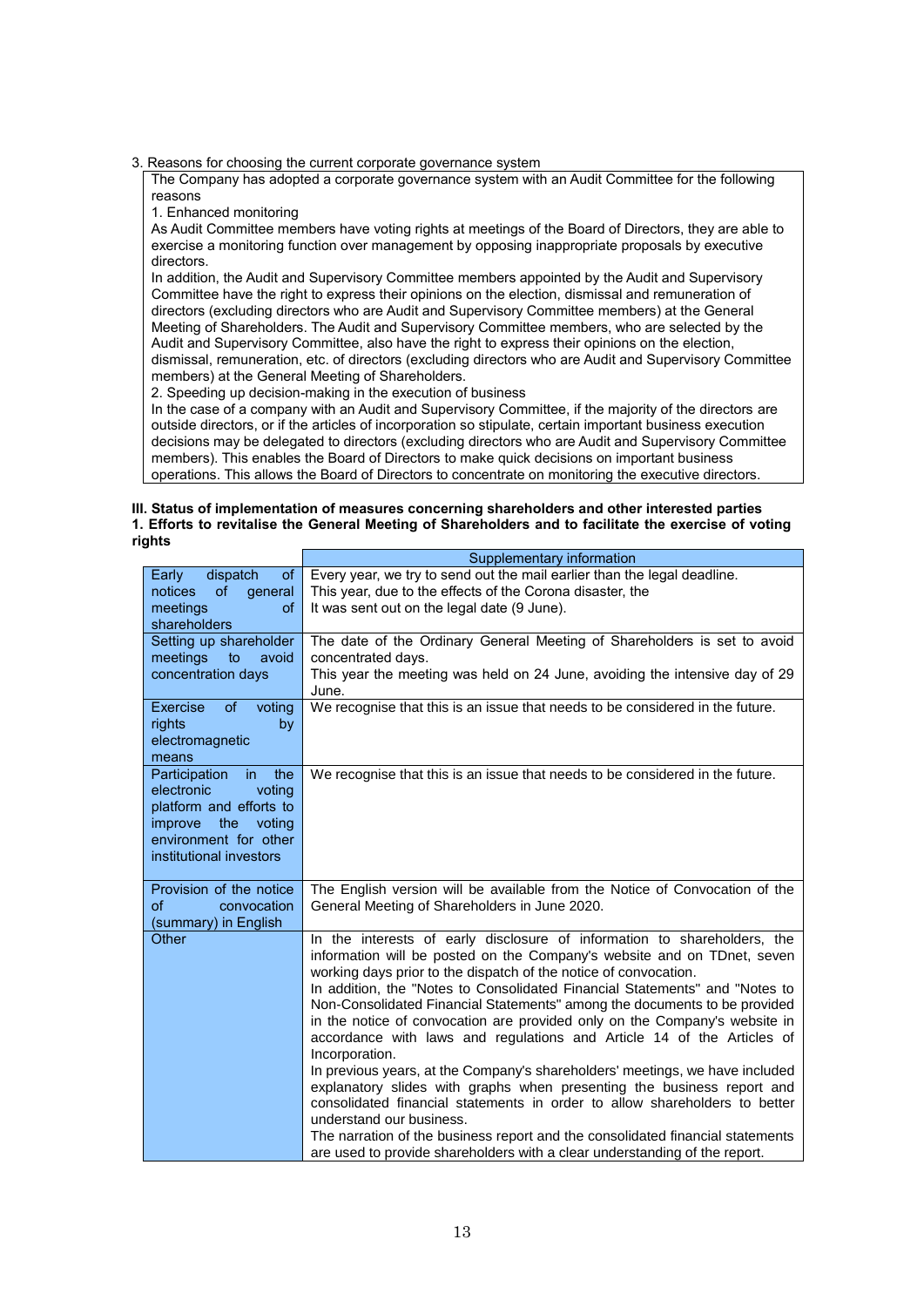|                                                        |  | Other shareholder newsletters are published on the Company's website |  |  |  |  |  |  |  |
|--------------------------------------------------------|--|----------------------------------------------------------------------|--|--|--|--|--|--|--|
| immediately after the General Meeting of Shareholders. |  |                                                                      |  |  |  |  |  |  |  |

# **2.Activities related to investor relations**

|                                                                               | Supplementary information                                                                                                                                                                                                                                                                                                                                                                                                                                                                                                                                                                                                  | Whether the<br>representatives<br>themselves give<br>explanations |
|-------------------------------------------------------------------------------|----------------------------------------------------------------------------------------------------------------------------------------------------------------------------------------------------------------------------------------------------------------------------------------------------------------------------------------------------------------------------------------------------------------------------------------------------------------------------------------------------------------------------------------------------------------------------------------------------------------------------|-------------------------------------------------------------------|
| Preparation<br>and<br>publication<br>of<br>a<br>disclosure policy             | In light of the Fair Disclosure Rules, which came into effect<br>on 1 April 2018, the Company will consider preparing and<br>publishing a disclosure policy.                                                                                                                                                                                                                                                                                                                                                                                                                                                               |                                                                   |
| for<br>Regular briefings<br>individual investors                              | We do not currently hold these meetings on a regular basis.<br>In the future, we will consider holding such sessions<br>complying with the purpose and the significance of the Fair<br>Disclosure Rules, as a means to ensure a proper<br>understanding of our corporate value, reducing the<br>information gap between institutional and individual<br>investors.                                                                                                                                                                                                                                                         | None                                                              |
| briefings<br>Regular<br>for<br>analysts<br>and<br>institutional investors     | Due to the impact of the Corona disaster, the financial<br>results presentation for the year ending 31 March 2021 was<br>posted on the Company's website and questions were dealt<br>with by individual conference calls.                                                                                                                                                                                                                                                                                                                                                                                                  | None                                                              |
| Regular briefings<br>for<br>overseas investors                                | We do not currently hold regular meetings, but we do<br>respond to enquiries on an individual basis.                                                                                                                                                                                                                                                                                                                                                                                                                                                                                                                       | None                                                              |
| IR materials posted on<br>website                                             | Various reports, explanatory materials for financial results,<br>notices of convocation of general meetings of shareholders,<br>shareholder newsletters, etc. are posted on the Company's<br>website, and explanatory materials for financial results and<br>notices of convocation of general meetings of shareholders<br>are also posted in English.<br>In addition, in light of the Fair Disclosure Rules that will<br>come into effect on 1 April 2018, we will continue to<br>consider expanding the provision of information on our<br>website, including the translation of the convocation notice<br>into English. |                                                                   |
| Establishment<br>$\sigma$ f<br>a<br>department (or person)<br>in charge of IR | At present, investor relations is handled by the Public<br>Relations and Investor Relations department.                                                                                                                                                                                                                                                                                                                                                                                                                                                                                                                    |                                                                   |

## **3.Efforts to respect the position of stakeholders**

|                           | Supplementary information                                                         |
|---------------------------|-----------------------------------------------------------------------------------|
| Respect for the position  | A number of internal rules and regulations are in place to raise awareness within |
| stakeholders<br>οf<br>in. | the company.                                                                      |
| internal rules<br>and     |                                                                                   |
| regulations               |                                                                                   |
| of.<br>Implementation     | Recognising that the 21st century is the "Environmental Century", we have         |
| environmental             | established the "Environmental Management Regulations" and are committed          |
| protection<br>activities, | to the growth of our business and the reduction of our impact on the global       |
| CSR activities, etc.      | environment.                                                                      |
|                           | In addition, we have obtained the "Privacy Mark" and are promoting activities to  |
|                           | protect personal information.                                                     |
| Formulation of policies   | A number of internal rules and regulations are in place to raise awareness within |
| other<br>matters<br>and   | the company.                                                                      |
| relating to the provision |                                                                                   |
| information<br>of<br>to   |                                                                                   |
| <b>stakeholders</b>       |                                                                                   |
| Other                     | We do not yet have any female directors, but we do have three female              |
|                           | managers.                                                                         |
|                           | We see the promotion of female executives and managers as an issue that we        |
|                           | must continue to address.                                                         |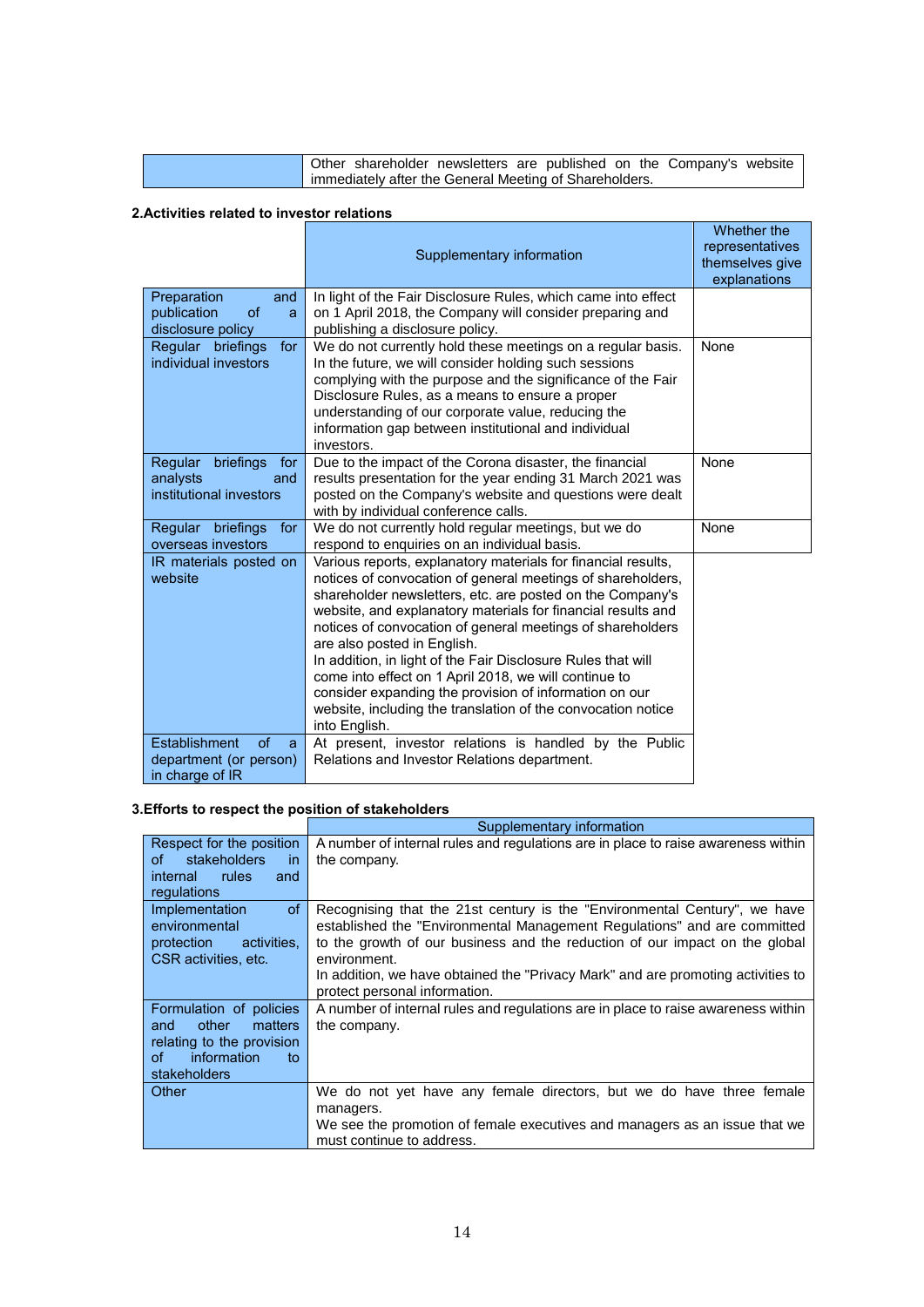#### **IV. Matters relating to internal control systems, etc. 1.Basic policy on internal control system and its development**

1. Systems to ensure that the execution of duties by directors and employees complies with laws and regulations and the Articles of Incorporation

・Directors and employees shall strive to engage in legitimate and fair business activities that meet the needs of society in accordance with the Directors' Regulations and the Employees' Employment Regulations. ・In order to ensure compliance with laws, regulations and internal rules in our business activities, we have

established compliance regulations and appointed a compliance officer.

・We will identify the laws and regulations that apply to our business, establish a basis for compliance with legal requirements, and provide education and awareness from time to time.

・The Internal Audit Department, which reports directly to the Audit Committee, shall audit compliance and report to the Board of Directors and the Audit Committee.

・The Company has introduced an internal reporting system to prevent violations of laws, regulations, the Articles of Incorporation and internal rules, and in the event of a violation, the Company will promptly ascertain information and take action.

・The Company shall resolutely exclude and block antisocial forces and groups, and the General Affairs Department shall deal with them in close cooperation with the police and other external specialized agencies. 2.System for the storage and management of information relating to the execution of duties by directors

・In accordance with laws, regulations, the Articles of Incorporation, and internal rules, the Company shall preserve and manage information related to decision-making at the Board of Directors, the Executive Committee, and other important meetings, information related to important decisions made by the President and Representative Director, executive officers, and other persons, and information related to finance, other administrative operations, risk, and compliance. The information shall be stored and managed in accordance with laws, regulations, the Articles of Incorporation and internal rules.

3. Regulations and other systems for managing the risk of loss

In accordance with the Risk Management Rules, the Company aims to minimize losses by preventing the occurrence of risks and responding appropriately to any risks that may arise.

4. System to ensure the efficient execution of duties by directors

・In order to achieve swift and highly efficient corporate management, an executive officer system will be introduced to clarify the roles of directors (excluding directors who are members of the Audit Committee) and executive officers. The roles of directors (excluding directors who are members of the Audit Committee) and executive officers will be clarified.

・The Board of Directors, which meets once a month in principle, makes decisions on important management matters in accordance with relevant laws and regulations, the principles of business judgment, and the duty of care of a good manager, and regularly reports on the status of the execution of duties.

・The responsibilities and authorities for the execution of business are set out in the Rules of Division of Duties and the Rules of Authority.

・Important business operations are deliberated in the Management Committee, which consists of directors and executive officers, in order to conduct a multifaceted review.

・Matters relating to the operation of the Board of Directors are set out in the Regulations of the Board of Directors, and basic matters relating to directors are set out in the Regulations of the Directors.

5. The following systems and other systems to ensure the appropriateness of business operations of the corporate group consisting of the Company and its subsidiaries (hereinafter referred to as the "Group")

a. A system for reporting to the Company on matters relating to the performance of duties by directors, executive officers, employees who execute business, persons who are required to perform duties under Article 598, Paragraph 1 of the Companies Act, and other persons equivalent to these persons (referred to as "directors, etc." in C and D) of subsidiaries. Systems for reporting to the Company on matters relating to the execution of duties by directors, executive officers, employees, persons who are to perform duties under Article 598, Paragraph 1 of the Companies Act, and other persons equivalent thereto (referred to as "directors, etc." in (c) and (d))

・The Company requires its subsidiaries to submit to the Company monthly financial statements, quarterly financial statements, and other relevant materials as necessary, in order to obtain an accurate understanding of the management of the subsidiaries, in accordance with the Company's Regulations for the Management of Affiliated Companies.

・The Company requires its subsidiaries to hold meetings of the Board of Directors, attended by the Company's directors, on a quarterly basis in principle and to report to the Company on the operating results, financial position and other important information of the subsidiaries.

b. Rules and other systems for managing the risk of loss in subsidiaries

・In accordance with the Company's risk management regulations, the Company requires its subsidiaries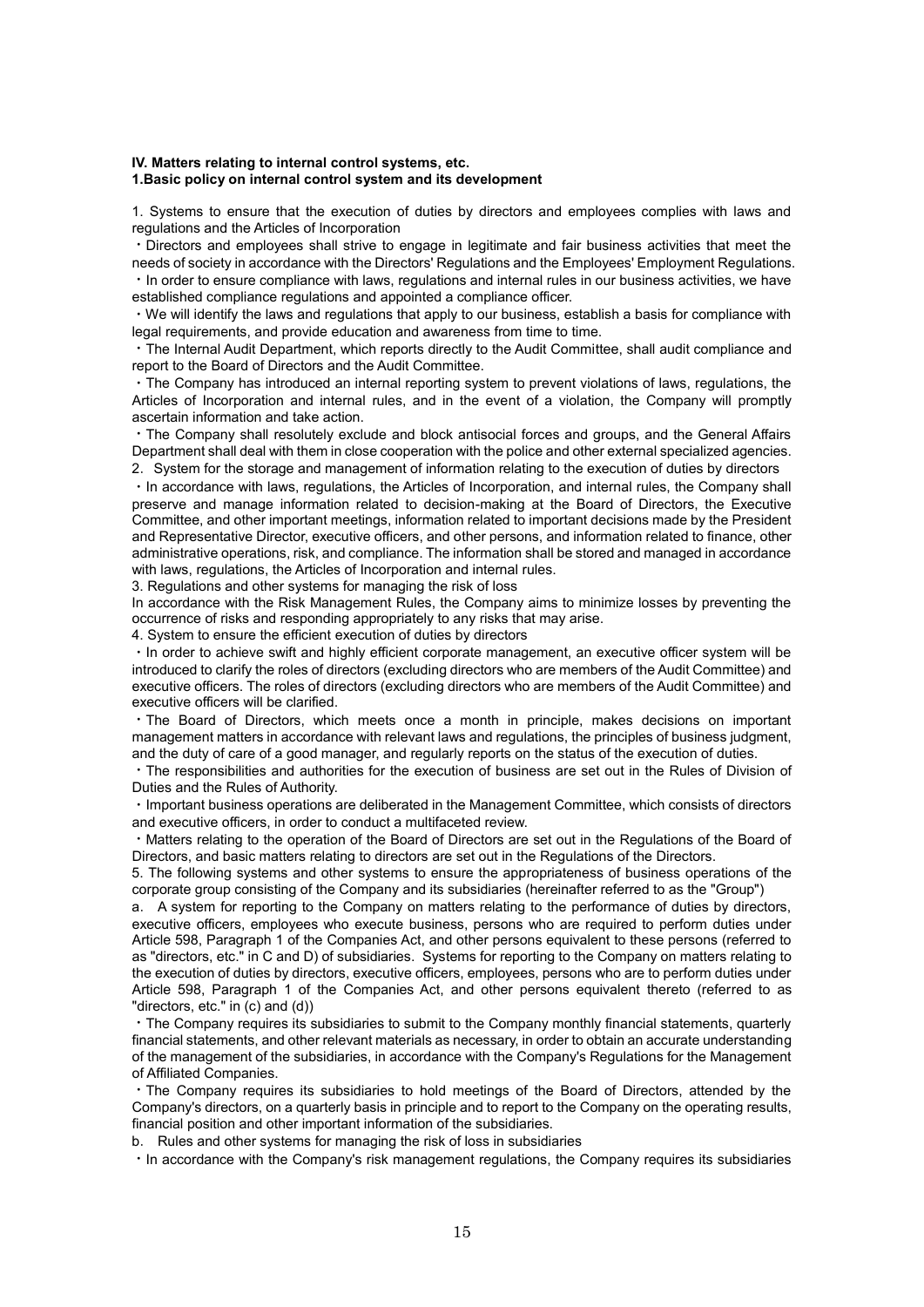to prevent the occurrence of risks and to take appropriate measures to deal with any risks that may arise, in order to minimize the Company's losses.

・The Company requires its subsidiaries to establish a system whereby any violation of laws and regulations, or any other fact that may cause significant damage to the Group, is immediately reported to the department in charge of managing the subsidiary as soon as it is discovered.

c. System to ensure the efficient execution of duties by directors, etc. of subsidiaries System to ensure that the execution of duties by directors, etc. of subsidiaries is carried out efficiently

・The Company shall respect the autonomy and independence of the management of its subsidiaries, and shall require its subsidiaries to formulate basic policies and rules necessary for the execution of their business operations in order to contribute to the proper and efficient management of its subsidiaries.

・The Company shall, in principle, hold a meeting of the Board of Directors with the participation of the Company's Directors on a quarterly basis to make decisions on important management matters in accordance with relevant laws and regulations, the principles of business judgment, and the duty of care of a good manager, and shall require the Directors to report periodically on the status of the execution of their duties.

d. System to ensure that the execution of duties by directors and employees of subsidiaries complies with laws and regulations and the Articles of Incorporation Systems to ensure that the execution of duties by directors, etc. and employees of subsidiaries complies with laws and regulations and the Articles of Incorporation

The Company requires its subsidiaries to establish a system whereby its directors, etc. and employees strive to conduct legitimate and fair business activities that meet the needs of society in accordance with the basic policies established by the subsidiaries.

・The Company shall require its subsidiaries to be assessed by a member of the Audit Committee selected by the Audit Committee of the Company and the department in charge of internal audit in order to confirm the status of compliance and the development and operation of internal control systems.

・The Company requires its subsidiaries to introduce and use an internal reporting system for the early detection and correction of legal violations and other compliance issues.

6. Matters concerning employees who are to assist the Audit Committee in its duties

・Employees of the Internal Audit Department shall assist the Audit Committee in its duties (hereinafter referred to as "Audit Assistants"). Employees of the Internal Audit Department assist the Audit Committee in its duties (hereinafter referred to as "Audit Support Staff").

7. Independence of audit support staff from directors (excluding directors who are members of the audit committee)

・Audit assistants are subject to the direction and orders of the Audit Committee and Audit Committee members selected by the Audit Committee.

・The prior consent of the Audit Committee is required for decisions on matters relating to the appointment of audit support staff.

8. Matters relating to ensuring the effectiveness of instructions given by the Audit Committee to employees who assist the Audit Committee in its duties

・Directors (excluding directors who are members of the Audit and Supervisory Committee) and employees shall cooperate in the development of the audit environment so that the work of the audit support staff, who are to assist the Audit and Supervisory Committee, can be carried out smoothly. Directors (excluding Directors who are members of the Audit Committee) and employees shall cooperate in the development of the audit environment so that the work of the audit support staff who are to assist the Audit Committee in its duties can be carried out smoothly.

9. The following systems and other systems for reporting to the Audit and Supervisory Committee of the Company

a. System for reporting to the Audit Committee by the Company's directors (excluding directors who are members of the Audit Committee) and employees b. Systems for reporting by the Company's directors (excluding directors who are members of the Audit Committee) and employees to the Audit Committee of the Company

・Directors (excluding Directors who are members of the Audit Committee) and employees shall immediately report to the Audit Committee any fact that may cause significant damage to the Company. Directors (excluding Directors who are Audit & Supervisory Board Members) and employees shall immediately report to the Audit & Supervisory Board any facts that may cause significant damage to the Company.

・The Audit Committee members selected by the Audit Committee shall attend meetings of the Board of Directors and other important meetings in order to gain an understanding of the important decision-making process and the status of business execution.

・The Audit and Supervisory Committee members selected by the Audit and Supervisory Committee may inspect major approval documents and other important documents related to the execution of business, and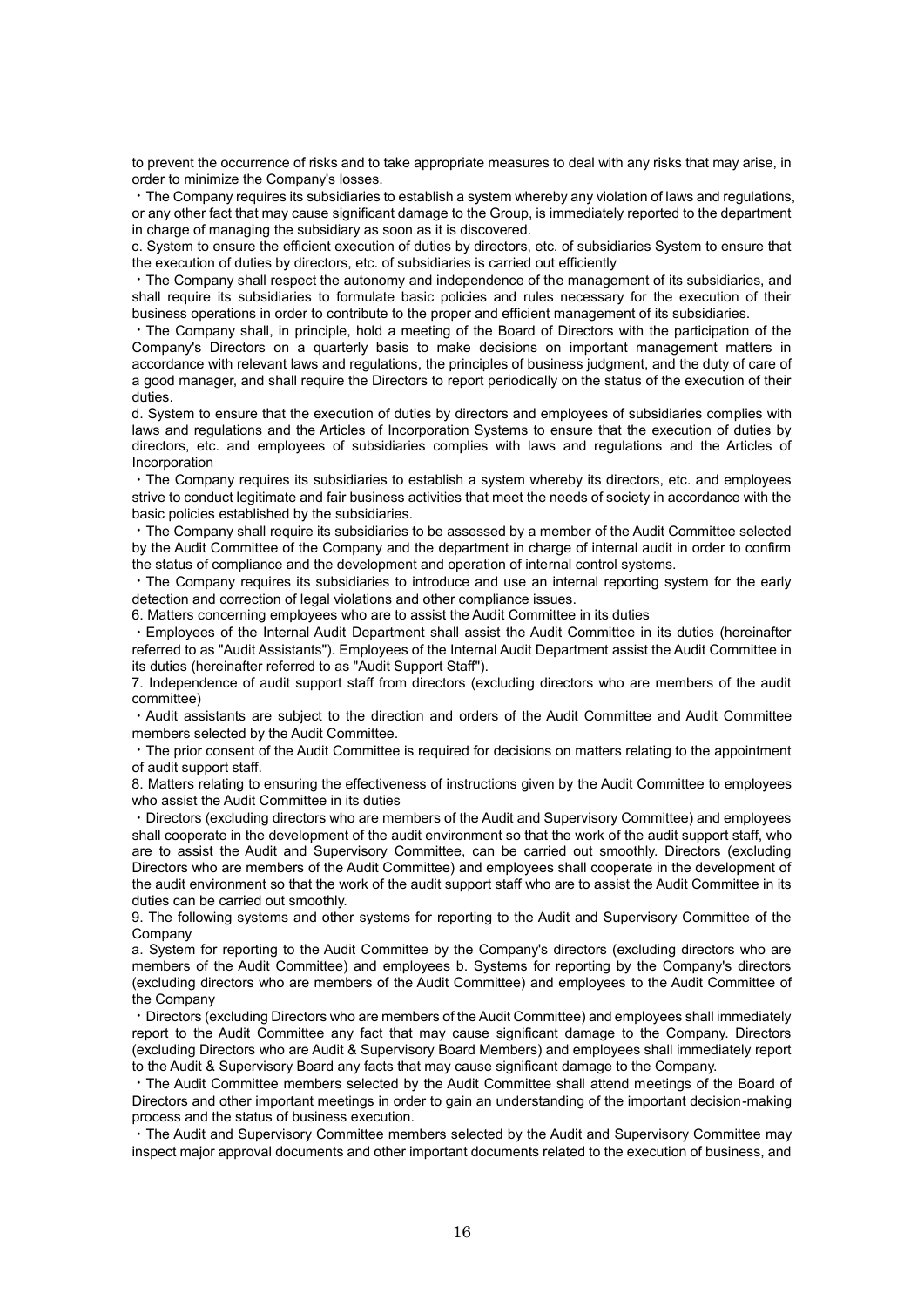may request explanations from directors (excluding directors who are Audit and Supervisory Committee members) or employees as necessary. The Audit and Supervisory Committee members selected by the Audit and Supervisory Committee may inspect major approval documents and other important documents concerning the execution of business, and may request explanations thereof from directors (excluding directors who are Audit and Supervisory Committee members) or employees as necessary.

b. The Company's subsidiaries' Directors, corporate auditors, executive officers, employees who execute the business of the Company's subsidiaries, persons who are required to perform duties under Article 598(1) of the Companies Act, and other persons equivalent to these persons.

(referred to as "Directors, etc." in this item) (in this item, "Directors, etc.") and employees, or persons who receive reports from these persons, to the Audit Committee of the Company.

・Directors, etc. and employees of subsidiaries shall promptly and appropriately report to the Audit Committee of the Company on matters related to the execution of business when requested to do so by the Audit Committee members selected by the Audit Committee.

・Directors, etc. and employees of subsidiaries shall immediately report to the department in charge of managing subsidiaries as soon as they discover any violation of laws and regulations, etc., or any other facts that may cause significant damage to the Group, and the department in charge shall report to the Audit Committee.

・The department in charge of the management of the Company's subsidiaries and the department in charge of internal audit regularly report to the Audit Committee of the Company on the current status of internal control audit, compliance, risk management, etc. in the subsidiaries.

10. System to ensure that those who report to the Audit Committee of the Company are not subjected to disadvantageous treatment by reason of such reporting

・The Company shall clearly stipulate in its Internal Reporting System Operation Rules that it shall prohibit any disadvantageous treatment of directors, corporate auditors and employees of the Group who have reported to the Audit Committee of the Company on the grounds that they have made such a report.

11. Matters relating to the policy regarding the prepayment of expenses incurred in the execution of duties by members of the Audit Committee of the Company

・When a member of the Audit & Supervisory Board of the Company makes a request to the Company for advance payment of expenses in connection with the performance of his/her duties, the Company shall promptly dispose of such expenses or debts after deliberation by the department in charge of accounting, unless it is proved that the expenses or debts relating to such request are not necessary for the performance of the duties of the Audit & Supervisory Board member.

12. Other systems to ensure that the audits of the Audit Committee of the Company are conducted effectively ・Regular exchange of opinions between the Representative Director and the Audit and Supervisory Committee shall be held.

・In addition to holding liaison meetings between the Audit Committee, the accounting auditor and the department in charge of internal audit at the request of the Audit Committee, the Company shall establish a system to ensure that the Audit Committee's audits are conducted effectively by ensuring the attendance of Audit Committee members at various meetings.

#### **2. Basic approach to the elimination of antisocial forces and the status of its development**

1. Basic approach towards antisocial forces

・The Company shall not provide any benefits to antisocial forces, nor shall it be involved with antisocial forces in any way.

・The Company's employees (all those who work for the Company) must be committed to social justice, and to winning the trust of customers, the market and society, they must not tolerate unjustified intervention by anti-social forces, and must show their determination to eliminate them.

2. System for the elimination of antisocial forces

・In order to cope with antisocial forces, the Company will describe such forces in the Compliance Rules and the Rules for Dealing with Antisocial Forces, and under the supervision of the officer in charge of compliance, the entire company will work together to ensure that all employees are aware of and thoroughly understand how to deal with such forces.

・Organizationally, the director in charge of compliance, the head of the division in charge of general affairs, the head of the division in charge of legal affairs, and the legal counsel will take the lead in seeking guidance from external organizations such as the police to deal with the situation.

#### **V.1. Others**

| 1. Introduction of anti-takeover measures   |      |  |
|---------------------------------------------|------|--|
| I Introduction of takeover defense measures | None |  |
| Supplementary information on relevant items |      |  |